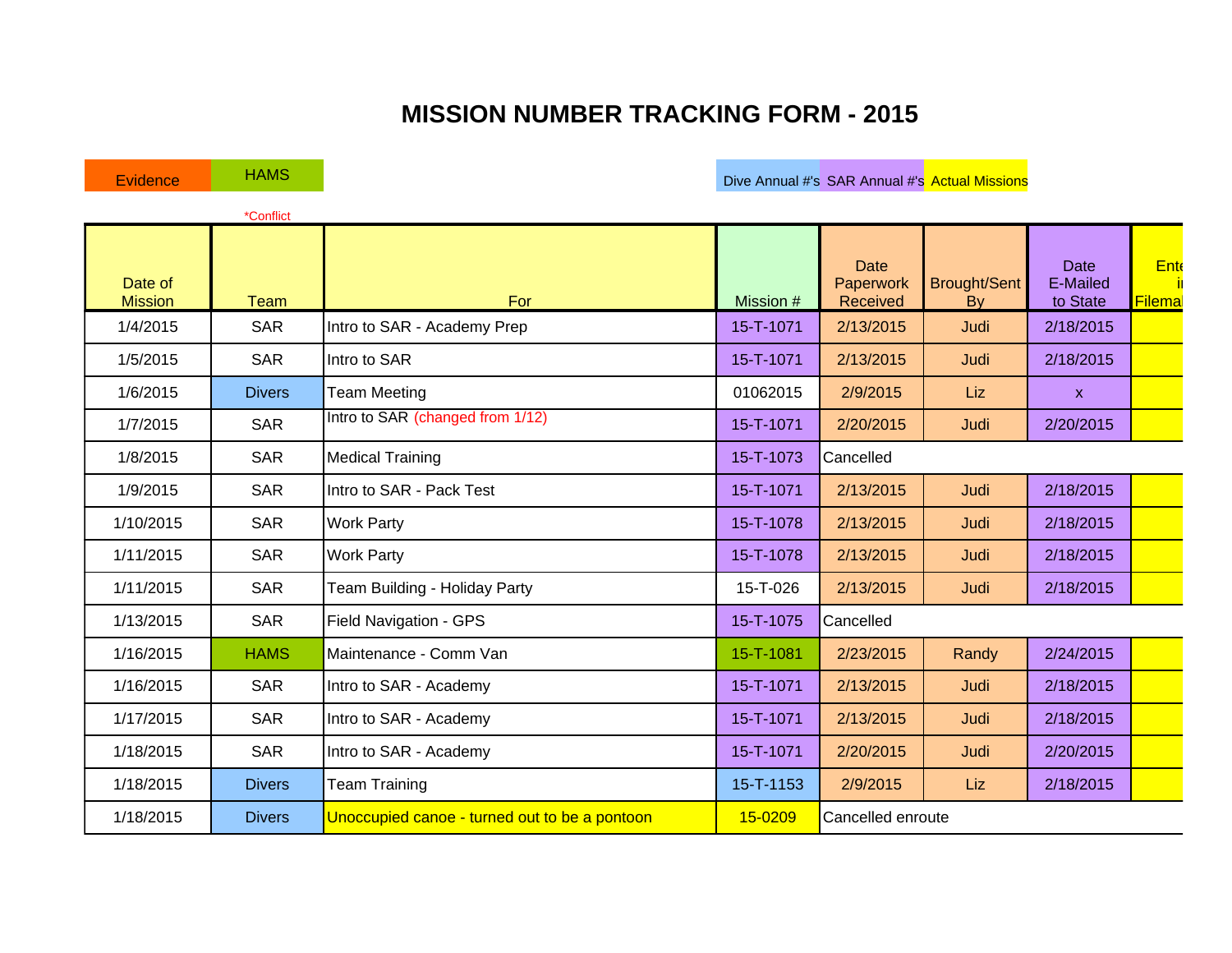|                           | *Conflict     |                                          |           |                                      |                           |                              |               |
|---------------------------|---------------|------------------------------------------|-----------|--------------------------------------|---------------------------|------------------------------|---------------|
| Date of<br><b>Mission</b> | <b>Team</b>   | For                                      | Mission # | <b>Date</b><br>Paperwork<br>Received | <b>Brought/Sent</b><br>By | Date<br>E-Mailed<br>to State | Ent<br>Filema |
| 1/19/2015                 | <b>SAR</b>    | <b>SAR Board Meeting</b>                 | 15-T-1074 | 2/13/2015                            | Judi                      | 2/18/2015                    |               |
| 1/21/2015                 | <b>SAR</b>    | <b>Advanced SAR</b>                      | 15-T-1072 | Cancelled                            |                           |                              |               |
| 1/21/2015                 | <b>SAR</b>    | <b>Medical Training - BBP</b>            | 15-T-1073 | 2/13/2015                            | Judi                      | 2/18/2015                    |               |
| 1/22/2015                 | <b>SAR</b>    | PR and Fundraising                       | 15-T-1076 | 2/13/2015                            | Judi                      | 2/18/2015                    |               |
| 1/23/2015                 | <b>SAR</b>    | Vehicle Operations - Off Road            | 15-T-1077 | 2/13/2015                            | Judi                      | 2/18/2015                    |               |
| 1/24/2015                 | <b>SAR</b>    | Vehicle Operations - Driving Outdoor     | 15-T-1077 | 2/13/2015                            | Judi                      | 2/18/2015                    |               |
| 1/24/2015                 | <b>HAMS</b>   | Maintenance - Site                       | 15-T-1081 | 2/23/2015                            | Randy                     | 2/24/2015                    |               |
| 1/25/2015                 | <b>SAR</b>    | <b>SAR Team Meeting</b>                  | 15-T-1074 | 2/13/2015                            | Judi                      | 2/18/2015                    |               |
| 1/25/2015                 | <b>SAR</b>    | Intro to SAR                             | 15-T-1071 | Cancelled                            |                           |                              |               |
| 1/26/2015                 | <b>SAR</b>    | Medical Training - First aid/CPR/AED     | 15-T-1073 | 2/13/2015                            | Judi                      | 2/18/2015                    |               |
| 1/26/2015                 | <b>HAMS</b>   | Maintenance - Equipment Columbia Heights | 15-T-1081 | 2/23/2015                            | Randy                     | 2/24/2015                    |               |
| 1/27/2015                 | <b>HAMS</b>   | Maintenance - Equipment Columbia Heights | 15-T-1081 | 2/23/2015                            | Randy                     | 2/24/2015                    |               |
| 1/27/2015                 | <b>SAR</b>    | <b>Training Calendar Meeting</b>         | 01272015  | 2/13/2015                            | Judi                      | $\mathsf{x}$                 |               |
| 1/28/2015                 | <b>HAMS</b>   | <b>ACS Meeting</b>                       | 15-T-1080 | 2/6/2015                             | Randy                     | 2/6/2015                     |               |
| 1/28/2015                 | <b>SAR</b>    | <b>Physical Conditioning</b>             | 15-T-1079 | Cancelled                            |                           |                              |               |
| 1/31/2015                 | <b>SAR</b>    | Field Navigation - GPS                   | 15-T-1075 | Cancelled                            |                           |                              |               |
| 2/1/2015                  | <b>SAR</b>    | Team Building - Superbowl                | 15-T-026  | 3/2/2015                             | Judi                      | 3/2/2015                     |               |
| 2/3/2015                  | <b>Divers</b> | <b>Team Meeting</b>                      | 15-T-1172 | 2/4/2015                             | Liz                       | 2/4/2015                     |               |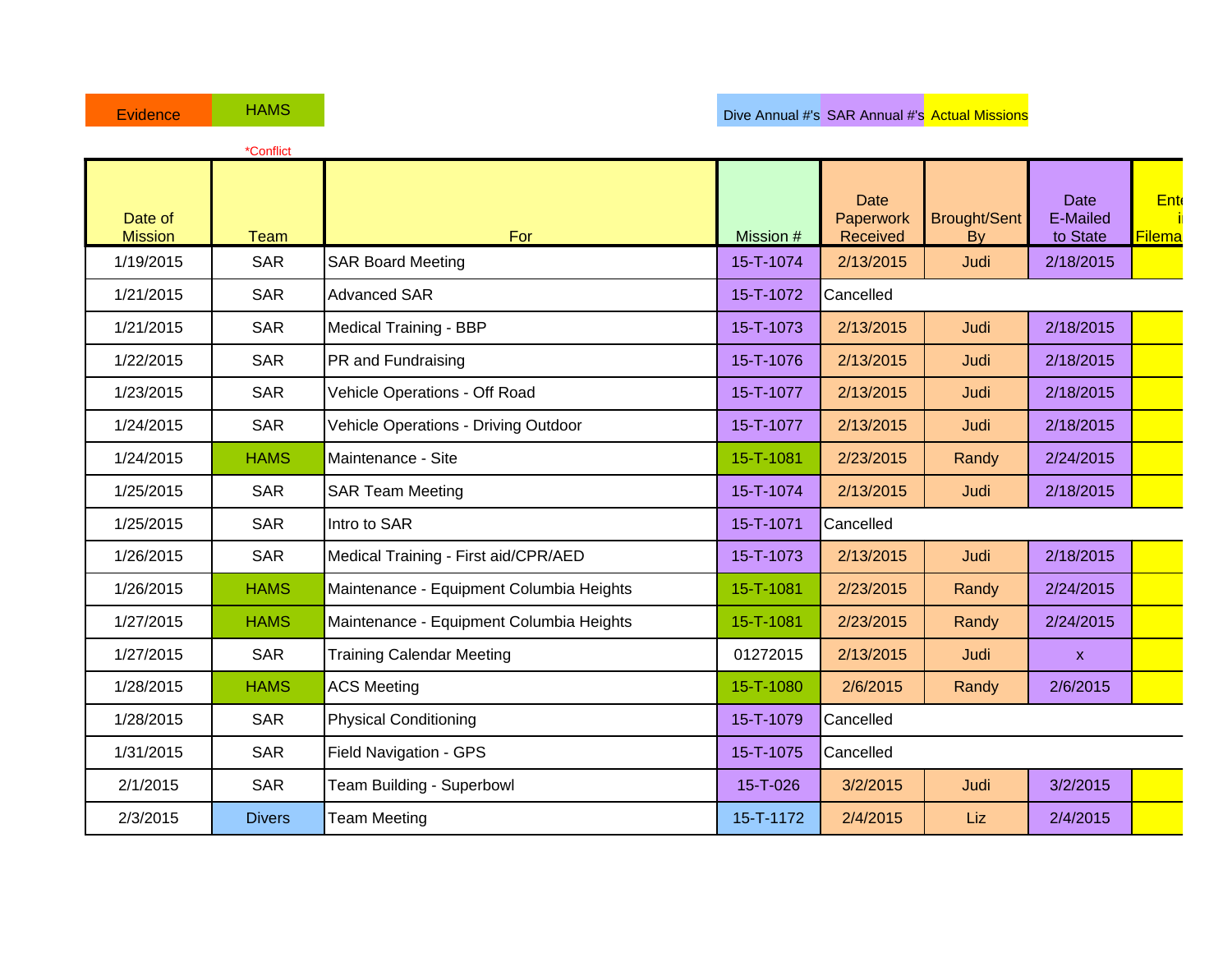|                           | *Conflict     |                                             |           |                                      |                                  |                                     |               |
|---------------------------|---------------|---------------------------------------------|-----------|--------------------------------------|----------------------------------|-------------------------------------|---------------|
| Date of<br><b>Mission</b> | <b>Team</b>   | For                                         | Mission # | <b>Date</b><br>Paperwork<br>Received | <b>Brought/Sent</b><br><b>By</b> | <b>Date</b><br>E-Mailed<br>to State | Ent<br>Filema |
| 2/4/2015                  | <b>SAR</b>    | Field Navigation - GPS                      | 15-T-1075 | Cancelled                            |                                  |                                     |               |
| 2/6/2015                  | <b>SAR</b>    | Intro to SAR - Navigation                   | 15-T-1071 | 3/2/2015                             | Judi                             | 3/2/2015                            |               |
| 2/7/2015                  | <b>SAR</b>    | Intro to SAR - Navigation & GPS             | 15-T-1071 | 3/2/2015                             | Judi                             | 3/2/2015                            |               |
| 2/8/2015                  | <b>SAR</b>    | Intro to SAR - Survival Skills              | 15-T-1071 | 3/2/2015                             | Judi                             | 3/2/2015                            |               |
| 2/11/2015                 | <b>SAR</b>    | PR and Fundraising - Boy Scout Resched 3/28 | 15-T-1076 | Cancelled                            |                                  |                                     |               |
| 2/12/2015                 | <b>SAR</b>    | PR and Fundraising                          | 15-T-1076 | 3/2/2015                             | Judi                             | 3/2/2015                            |               |
| 2/14/2015                 | <b>SAR</b>    | Skamania - Suicidal from January            | 15-0349   | No one available, did not go         |                                  |                                     |               |
| 2/15/2015                 | <b>Divers</b> | <b>Team Training</b>                        | 15-T-1153 | 2/17/2015                            | Liz                              | 2/18/2015                           |               |
| 2/17/2015                 | <b>HAMS</b>   | Maintenance - River Gauges                  | 15-T-1081 | 3/3/2015                             | Randy                            | 3/3/2015                            |               |
| 2/18/2015                 | <b>SAR</b>    | Advanced SAR                                | 15-T-1072 | Cancelled                            |                                  |                                     |               |
| 2/19/2015                 | <b>SAR</b>    | Vehicle Operations - Defensive Driving      | 15-T-1077 | 3/2/2015                             | Judi                             | 3/2/2015                            |               |
| 2/20/2015                 | <b>HAMS</b>   | Maintenance - Comm Van                      | 15-T-1081 | 3/3/2015                             | Randy                            | 3/3/2015                            |               |
| 2/21/2015                 | <b>SAR</b>    | <b>Work Party</b>                           | 15-T-1078 | Postponed                            |                                  |                                     |               |
| 2/22/2015                 | <b>SAR</b>    | <b>SAR Team Meeting</b>                     | 15-T-1074 | 3/2/2015                             | Judi                             | 3/2/2015                            |               |
| 2/22/2015                 | <b>HAMS</b>   | Maintenance - Equipment                     | 15-T-1081 | 3/3/2015                             | Randy                            | 3/3/2015                            |               |
| 2/23/2015                 | <b>SAR</b>    | <b>SAR Board Meeting</b>                    | 15-T-1074 | 3/2/2015                             | Judi                             | 3/2/2015                            |               |
| 2/25/2015                 | <b>SAR</b>    | <b>Physical Conditioning</b>                | 15-T-1079 | Cancelled                            |                                  |                                     |               |
| 2/25/2015                 | <b>HAMS</b>   | <b>ACS Meeting</b>                          | 15-T-1080 | 3/3/2015                             | Randy                            | 3/3/2015                            |               |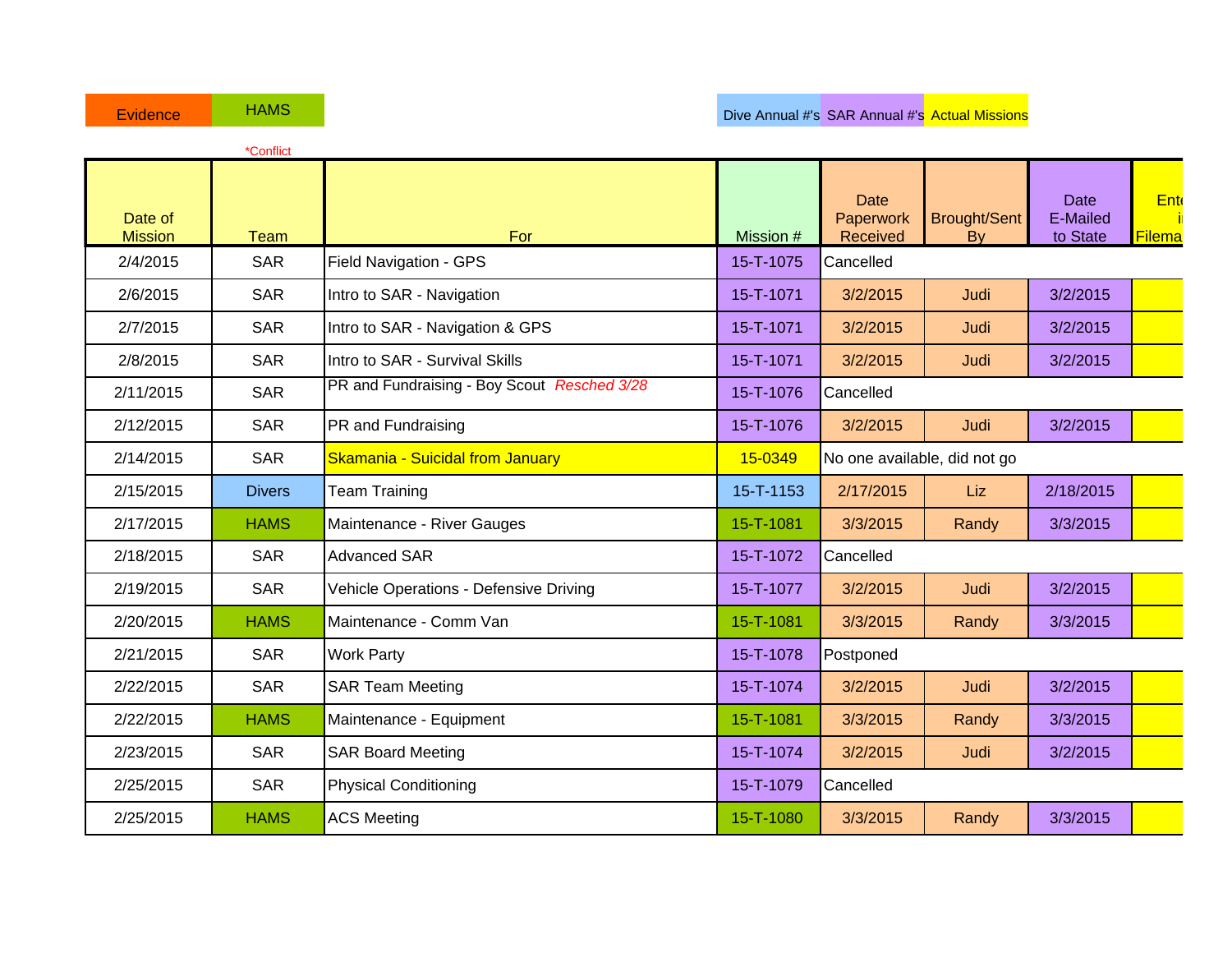|                           | *Conflict     |                                                          |           |                                      |                           |                              |                      |
|---------------------------|---------------|----------------------------------------------------------|-----------|--------------------------------------|---------------------------|------------------------------|----------------------|
| Date of<br><b>Mission</b> | <b>Team</b>   | For                                                      | Mission # | <b>Date</b><br>Paperwork<br>Received | <b>Brought/Sent</b><br>By | Date<br>E-Mailed<br>to State | <b>Ent</b><br>Filema |
| 2/26/2015                 | <b>SAR</b>    | <b>SAR Budget Meeting</b>                                | 15-T-1074 | 3/10/2015                            | Judi                      | 3/10/2015                    |                      |
| 2/27/2015                 | <b>SAR</b>    | Intro to SAR                                             | 15-T-1071 | 3/10/2015                            | Judi                      | 3/10/2015                    |                      |
| 2/28/2015                 | <b>SAR</b>    | Intro to SAR                                             | 15-T-1071 | 3/10/2015                            | Judi                      | 3/10/2015                    |                      |
| 2/28/2015                 | <b>SAR</b>    | PR and Fundraising - Bingo                               | 15-T-1076 | 5/12/2015                            | Judi                      | 5/12/2015                    |                      |
| 3/1/2015                  | <b>SAR</b>    | Intro to SAR                                             | 15-T-1071 | 3/10/2015                            | Judi                      | 3/10/2015                    |                      |
| 3/3/2015                  | <b>HAMS</b>   | BBP Training - w/Dive Team at Team Meeting               | 3032015   | 3/4/2015                             | Randy                     | $- - -$                      |                      |
| 3/3/2015                  | <b>Divers</b> | <b>Team Meeting</b>                                      | 15-T-1172 | 3/10/2015                            | Liz                       | 3/10/2015                    |                      |
| 3/5/2015                  | <b>SAR</b>    | <b>Medical Training - OTEP</b>                           | 15-T-1073 | Cancelled                            |                           |                              |                      |
| 3/5/2015                  | <b>HAMS</b>   | Maintenance - River Gauges                               | 15-T-1081 | Cancelled                            |                           |                              |                      |
| 3/7/2015                  | <b>SAR</b>    | <b>Team Building</b>                                     | 15-T-026  | 4/1/2015                             | Judi                      | 4/1/2015                     |                      |
| 3/9/2015                  | <b>SAR</b>    | <b>SAR Board Meeting</b>                                 | 15-T-1074 | 4/1/2015                             | Judi                      | 4/1/2015                     |                      |
| 3/11/2015                 | <b>SAR</b>    | Meeting - Call Out                                       | 15-T-1074 | 4/1/2015                             | Judi                      | 4/1/2015                     |                      |
| 3/12/2015                 | <b>SAR</b>    | PR and Fundraising                                       | 15-T-1076 | 4/1/2015                             | Judi                      | 4/1/2015                     |                      |
| 3/14/2015                 | <b>SAR</b>    | PR and Fundraising - Rocky Mt Elk Foundation - added 3/3 | 15-T-1076 | 5/12/2015                            | Judi                      | 5/12/2015                    |                      |
| 3/14/2015                 | <b>SAR</b>    | Intro to SAR                                             | 15-T-1071 | 4/1/2015                             | Judi                      | 4/1/2015                     |                      |
| 3/15/2015                 | <b>SAR</b>    | Intro to SAR                                             | 15-T-1071 | Cancelled                            |                           |                              |                      |
| 3/14/2015                 | <b>HAMS</b>   | Maintenance - Computer                                   | 15-T-1081 | 4/1/2015                             | Randy                     | 4/1/2015                     |                      |
| 3/15/2015                 | <b>Divers</b> | <b>Boat floating empty - Kalama River</b>                | 15-0915   | Cancelled                            |                           |                              |                      |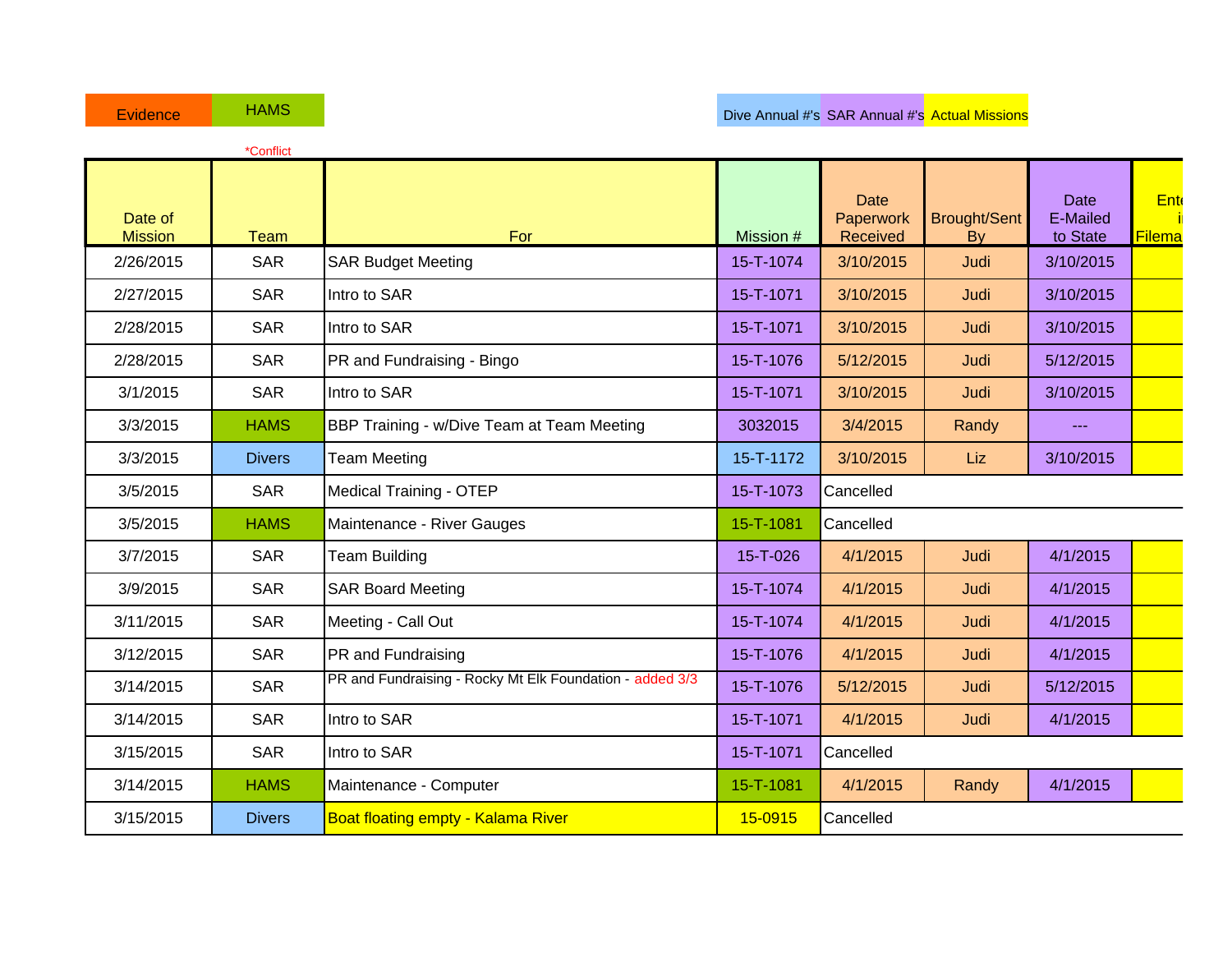|                           | *Conflict     |                                              |           |                                      |                           |                              |               |
|---------------------------|---------------|----------------------------------------------|-----------|--------------------------------------|---------------------------|------------------------------|---------------|
| Date of<br><b>Mission</b> | <b>Team</b>   | For                                          | Mission # | <b>Date</b><br>Paperwork<br>Received | <b>Brought/Sent</b><br>By | Date<br>E-Mailed<br>to State | Ent<br>Filema |
| 3/18/2015                 | <b>SAR</b>    | <b>Advanced SAR</b>                          | 15-T-1072 | 4/1/2015                             | Judi                      | 4/1/2015                     |               |
| 3/20/2015                 | <b>HAMS</b>   | Maintenance - Comm Van                       | 15-T-1081 | 4/1/2015                             | Randy                     | 4/1/2015                     |               |
| 3/22/2015                 | <b>SAR</b>    | <b>SAR Team Meeting</b>                      | 15-T-1074 | 4/1/2015                             | Judi                      | 4/1/2015                     |               |
| 3/22/2015                 | <b>SAR</b>    | <b>Physical Conditioning</b>                 | 15-T-1079 | Cancelled                            |                           |                              |               |
| 3/22/2015                 | <b>Divers</b> | <b>Team Training</b>                         | 15-T-1153 | 3/23/2015                            | Liz                       | 3/23/2015                    |               |
| 3/25/2015                 | <b>HAMS</b>   | <b>ACS Meeting</b>                           | 15-T-1080 | 4/1/2015                             | Randy                     | 4/1/2015                     |               |
| 3/25/2015                 | <b>HAMS</b>   | Maintenance - Computer                       | 15-T-1081 | 4/1/2015                             | Randy                     | 4/1/2015                     |               |
| 3/25/2015                 | <b>SAR</b>    | PR and Fundraising                           | 15-T-1076 | 4/1/2015                             | Judi                      | 4/1/2015                     |               |
| 3/26/2015                 | <b>SAR</b>    | <b>DNR Forest Watch Training</b>             | 03262015  | 4/1/2015                             | Judi                      | 4/1/2015                     |               |
| 3/28/2015                 | <b>SAR</b>    | PR and Fundraising - Boy Scout               | 15-T-1076 | 4/1/2015                             | Judi                      | 4/1/2015                     |               |
| 3/28/2015                 | <b>SAR</b>    | Field Training/Mock Searches Changed to 5/30 | 15-T-1205 | Changed                              |                           |                              |               |
| 3/29/2015                 | <b>SAR</b>    | Field Training/Mock Searches Changed to 5/31 | 15-T-1205 | Changed                              |                           |                              |               |
| 3/30/2015                 | <b>SAR</b>    | <b>Board Meeting</b>                         | 15-T-1074 | 5/8/2015                             | Judi                      | 5/8/2015                     |               |
| 3/30/2015                 | <b>Divers</b> | Jumped/Fell from Allen Street Bridge         | 15-1119   | 4/13/2015                            | Liz                       | 4/13/2015                    |               |
| 3/30/2015                 | <b>HAMS</b>   | Maintenance - Site                           | 15-T-1081 | 4/1/2015                             | Randy                     | 4/1/2015                     |               |
| 4/4/2015                  | <b>SAR</b>    | Team Building - Family Day                   | 15-T-026  | 5/8/2015                             | Judi                      | 5/8/2015                     |               |
| 4/9/2015                  | <b>SAR</b>    | <b>Board Meeting</b>                         | 15-T-1074 | 5/8/2015                             | Judi                      | 5/8/2015                     |               |
| 4/9/2015                  | <b>SAR</b>    | PR and Fundraising                           | 15-T-1076 | 5/8/2015                             | Judi                      | 5/8/2015                     |               |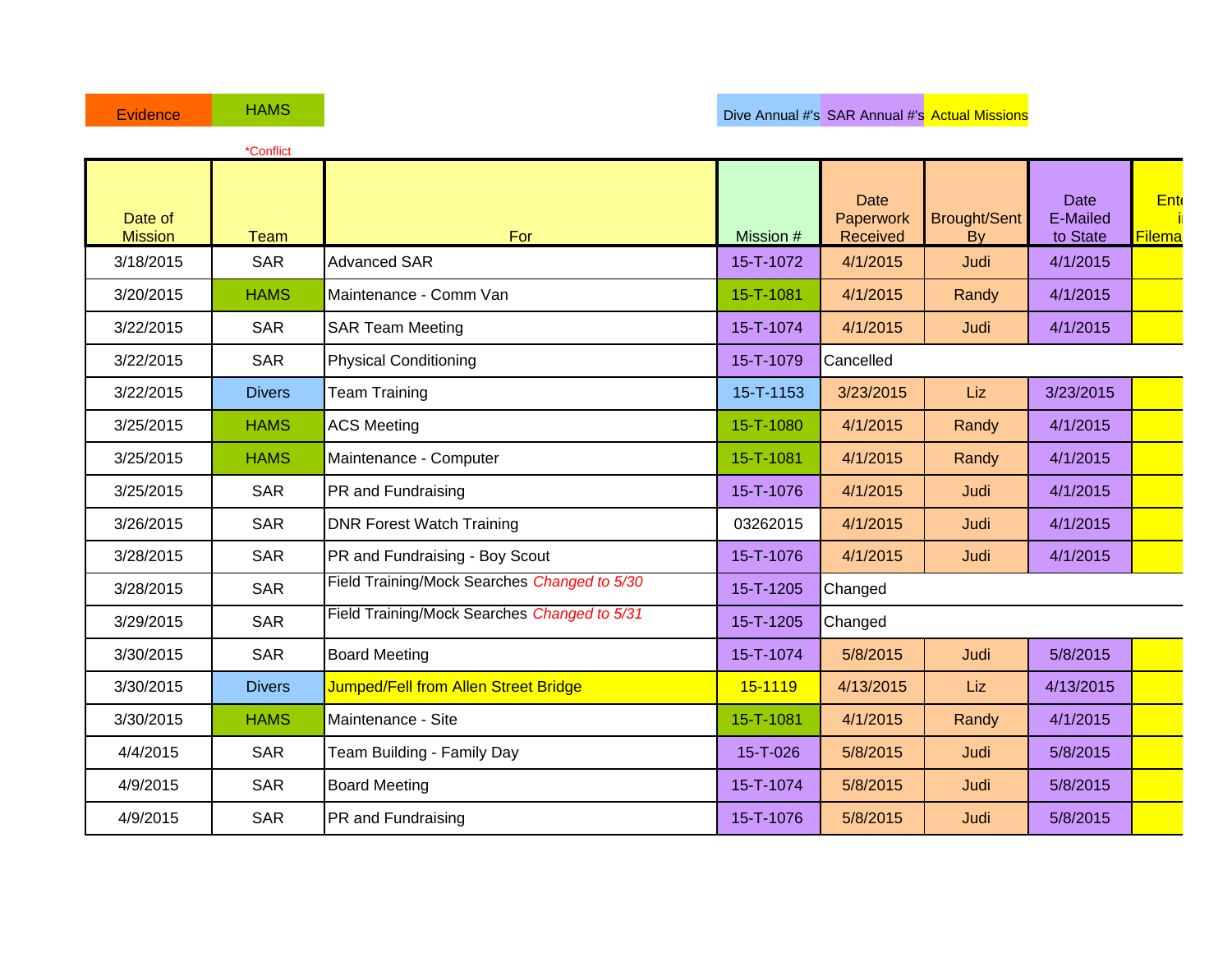|                           | *Conflict     |                                                     |                |                                      |                                  |                                     |               |
|---------------------------|---------------|-----------------------------------------------------|----------------|--------------------------------------|----------------------------------|-------------------------------------|---------------|
| Date of<br><b>Mission</b> | <b>Team</b>   | For                                                 | Mission #      | <b>Date</b><br>Paperwork<br>Received | <b>Brought/Sent</b><br><b>By</b> | <b>Date</b><br>E-Mailed<br>to State | Ent<br>Filema |
| 4/11/2015                 | <b>SAR</b>    | PR and Fundraising - Expo                           | 15-T-1076      | Cancelled                            |                                  |                                     |               |
| 4/11/2015                 | <b>SAR</b>    | Work Party - Expo                                   | 15-T-1078      | 5/8/2015                             | Judi                             | 5/8/2015                            |               |
| 4/12/2015                 | <b>SAR</b>    | PR and Fundraising - Expo                           | 15-T-1076      | Cancelled                            |                                  |                                     |               |
| 4/12/2015                 | <b>HAMS</b>   | Communications - Bloom to Brew                      | $15 - T - 126$ | 4/21/2015                            | Randy                            | 4/21/2015                           |               |
| 4/14/2015                 | <b>Divers</b> | <b>Team Meeting</b>                                 | 15-T-1172      | 4/20/2015                            | Liz                              | 4/21/2015                           |               |
| 4/15/2015                 | <b>SAR</b>    | <b>Advanced SAR</b>                                 | 15-T-1072      | Cancelled                            |                                  |                                     |               |
| 4/17/2015                 | <b>HAMS</b>   | Maintenance                                         | 15-T-1081      | Cancelled                            |                                  |                                     |               |
| 4/18/2015                 | <b>SAR</b>    | Intro to SAR                                        | 15-T-1071      | Cancelled                            |                                  |                                     |               |
| 4/19/2015                 | <b>SAR</b>    | Intro to SAR                                        | 15-T-1071      | Cancelled                            |                                  |                                     |               |
| 4/19/2015                 | <b>Divers</b> | <b>Team Training</b>                                | 15-T-1153      | 11/16/2015                           | Liz                              | 11/16/2015                          |               |
| 4/20/2015                 | <b>SAR</b>    | <b>SAR Board Meeting</b>                            | 15-T-1074      | 5/8/2015                             | Judi                             | 5/8/2015                            |               |
| 4/21/2015                 | <b>HAMS</b>   | Maintenance - Comm Van                              | 15-T-1081      | 4/28/2015                            | Randy                            | 5/6/2015                            |               |
| 4/22/2015                 | <b>HAMS</b>   | <b>ACS Meeting</b>                                  | 15-T-1080      | 4/27/2015                            | Randy                            | 4/27/2015                           |               |
| 4/24/2015                 | <b>SAR</b>    | PR and Fundraising - Kessler Career Day - added 3/3 | 15-T-1076      | Cancelled                            |                                  |                                     |               |
| 4/24/2015                 | <b>HAMS</b>   | Evacuation Drill - Admin Bldg                       | $15 - T - 138$ | 4/27/2015                            | Randy                            | 5/29/2015                           |               |
| 4/25/2015                 | <b>HAMS</b>   | <b>ELT Training</b>                                 | 04252015       | 5/6/2015                             | Randy                            | ---                                 |               |
| 4/25/2015                 | <b>SAR</b>    | <b>Tracking Training</b>                            | 15-T-1152      | 5/8/2015                             | Judi                             | 5/8/2015                            |               |
| 4/26/2015                 | <b>SAR</b>    | <b>Board Meeting</b>                                | 15-T-1074      | 5/8/2015                             | Judi                             | 5/8/2015                            |               |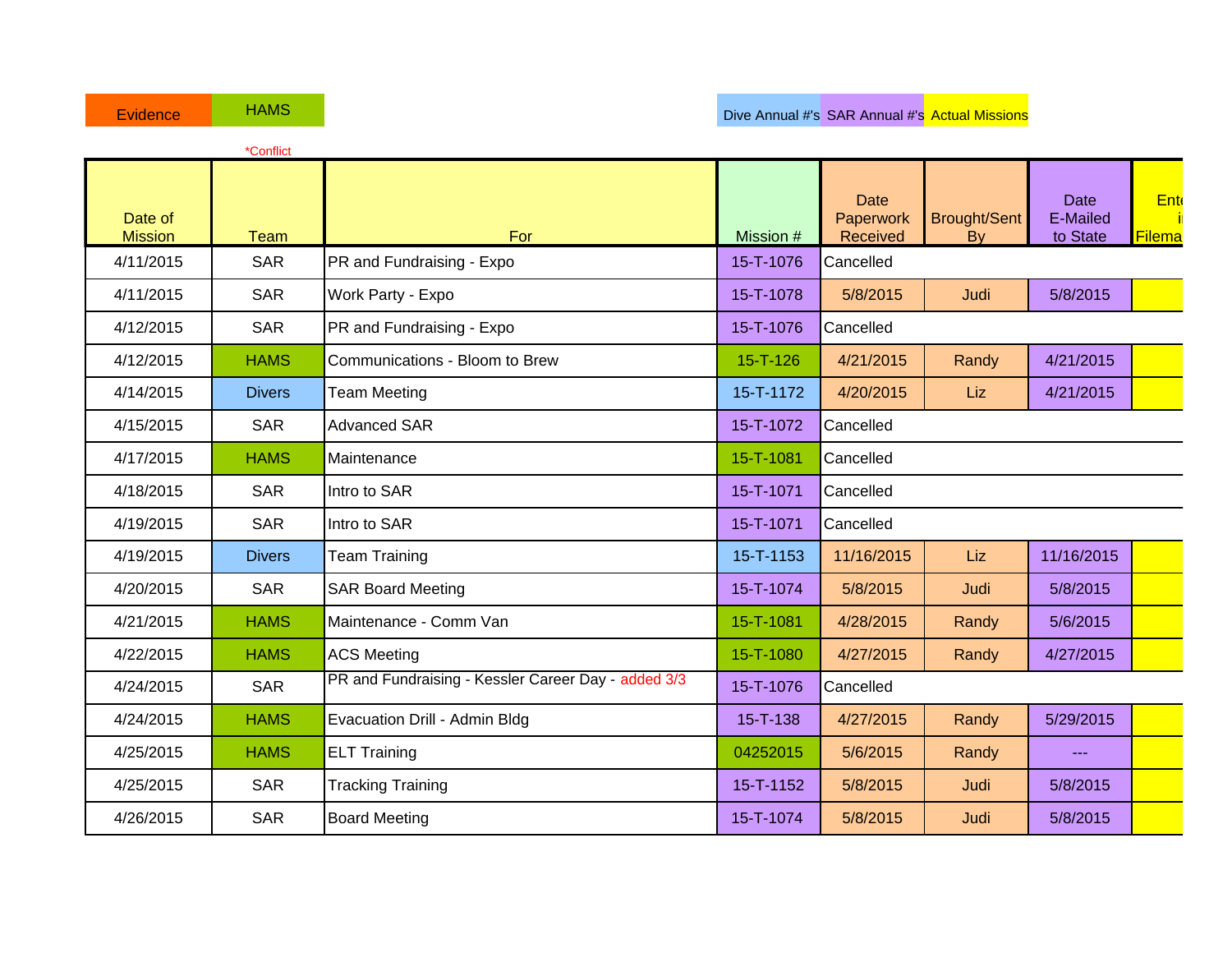|                           | *Conflict     |                                        |                |                               |                           |                                                                                                                                                                                                                                                                                                                                                                                              |                       |
|---------------------------|---------------|----------------------------------------|----------------|-------------------------------|---------------------------|----------------------------------------------------------------------------------------------------------------------------------------------------------------------------------------------------------------------------------------------------------------------------------------------------------------------------------------------------------------------------------------------|-----------------------|
| Date of<br><b>Mission</b> | <b>Team</b>   | For                                    | Mission #      | Date<br>Paperwork<br>Received | <b>Brought/Sent</b><br>By | Date<br>E-Mailed<br>to State                                                                                                                                                                                                                                                                                                                                                                 | <b>Ente</b><br>Filema |
| 4/26/2015                 | <b>SAR</b>    | <b>Physical Conditioning</b>           | 15-T-1079      | Cancelled                     |                           |                                                                                                                                                                                                                                                                                                                                                                                              |                       |
| 4/26/2015                 | <b>SAR</b>    | <b>SAR Team Meeting</b>                | 15-T-1074      | 5/8/2015                      | Judi                      | 5/8/2015                                                                                                                                                                                                                                                                                                                                                                                     |                       |
| 4/27/2015                 | <b>HAMS</b>   | Maintenance - Site                     | 15-T-1081      | 4/28/2015                     | Randy                     | 5/6/2015                                                                                                                                                                                                                                                                                                                                                                                     |                       |
| 4/28/2015                 | <b>SAR</b>    | <b>Work Party</b>                      | 15-T-1078      | 5/8/2015                      | Judi                      | 5/8/2015                                                                                                                                                                                                                                                                                                                                                                                     |                       |
| 4/29/2015                 | <b>HAMS</b>   | Evacuation Drill - HoJ                 | $15 - T - 138$ | 6/9/2015                      | Randy                     | 6/9/2015                                                                                                                                                                                                                                                                                                                                                                                     |                       |
| 5/1/2015                  | <b>SAR</b>    | Intro to SAR - Applications            | 15-T-1071      | 6/9/2015                      | Judi                      | 6/9/2015                                                                                                                                                                                                                                                                                                                                                                                     |                       |
| 5/1/2015                  | <b>HAMS</b>   | Maintenance - Site Rainier             | 15-T-1081      | 5/12/2015                     | Randy                     | 5/12/2015                                                                                                                                                                                                                                                                                                                                                                                    |                       |
| 5/2/2015                  | <b>HAMS</b>   | <b>ELT Training</b>                    | 04252015       | 5/6/2015                      | Randy                     | $\frac{1}{2} \frac{1}{2} \frac{1}{2} \frac{1}{2} \frac{1}{2} \frac{1}{2} \frac{1}{2} \frac{1}{2} \frac{1}{2} \frac{1}{2} \frac{1}{2} \frac{1}{2} \frac{1}{2} \frac{1}{2} \frac{1}{2} \frac{1}{2} \frac{1}{2} \frac{1}{2} \frac{1}{2} \frac{1}{2} \frac{1}{2} \frac{1}{2} \frac{1}{2} \frac{1}{2} \frac{1}{2} \frac{1}{2} \frac{1}{2} \frac{1}{2} \frac{1}{2} \frac{1}{2} \frac{1}{2} \frac{$ |                       |
| 5/2/2015                  | <b>SAR</b>    | Intro to SAR - Applications            | 15-T-1071      | 6/9/2015                      | Judi                      | 6/9/2015                                                                                                                                                                                                                                                                                                                                                                                     |                       |
| 5/2/2015                  | <b>SAR</b>    | <b>Team Buiding</b>                    | 15-T-026       | Cancelled                     |                           |                                                                                                                                                                                                                                                                                                                                                                                              |                       |
| 5/2/2015                  | <b>SAR</b>    | PR and Fundraising - Murder Mystery FR | 15-T-1076      | 6/9/2015                      | Judi                      | 6/9/2015                                                                                                                                                                                                                                                                                                                                                                                     |                       |
| 5/5/2015                  | <b>Divers</b> | <b>Team Meeting</b>                    | 15-T-1172      | 5/5/2015                      | Liz                       | 5/6/2015                                                                                                                                                                                                                                                                                                                                                                                     |                       |
| 5/7/2015                  | <b>SAR</b>    | PR and Fundraising                     | 15-T-1076      | 6/9/2015                      | Judi                      | 6/9/2015                                                                                                                                                                                                                                                                                                                                                                                     |                       |
| 5/10/2015                 | <b>Divers</b> | <b>Team Training</b>                   | 15-T-1153      | Cancelled                     |                           |                                                                                                                                                                                                                                                                                                                                                                                              |                       |
| 5/13/2015                 | <b>SAR</b>    | Lv Missing from Assisted Living        | 15-1717        | 6/9/2015                      | Judi                      | 6/9/2015                                                                                                                                                                                                                                                                                                                                                                                     |                       |
| 5/15/2015                 | <b>HAMS</b>   | Maintenance                            | 15-T-1081      | 6/3/2015                      | Randy                     | 6/4/2015                                                                                                                                                                                                                                                                                                                                                                                     |                       |
| 5/16/2015                 | <b>HAMS</b>   | <b>ELT Practice</b>                    | $15 - T - 185$ | 5/26/2015                     | Randy                     | 5/26/2015                                                                                                                                                                                                                                                                                                                                                                                    |                       |
| 5/18/2015                 | <b>SAR</b>    | <b>SAR Board Meeting</b>               | 15-T-1074      | 6/9/2015                      | Judi                      | 6/9/2015                                                                                                                                                                                                                                                                                                                                                                                     |                       |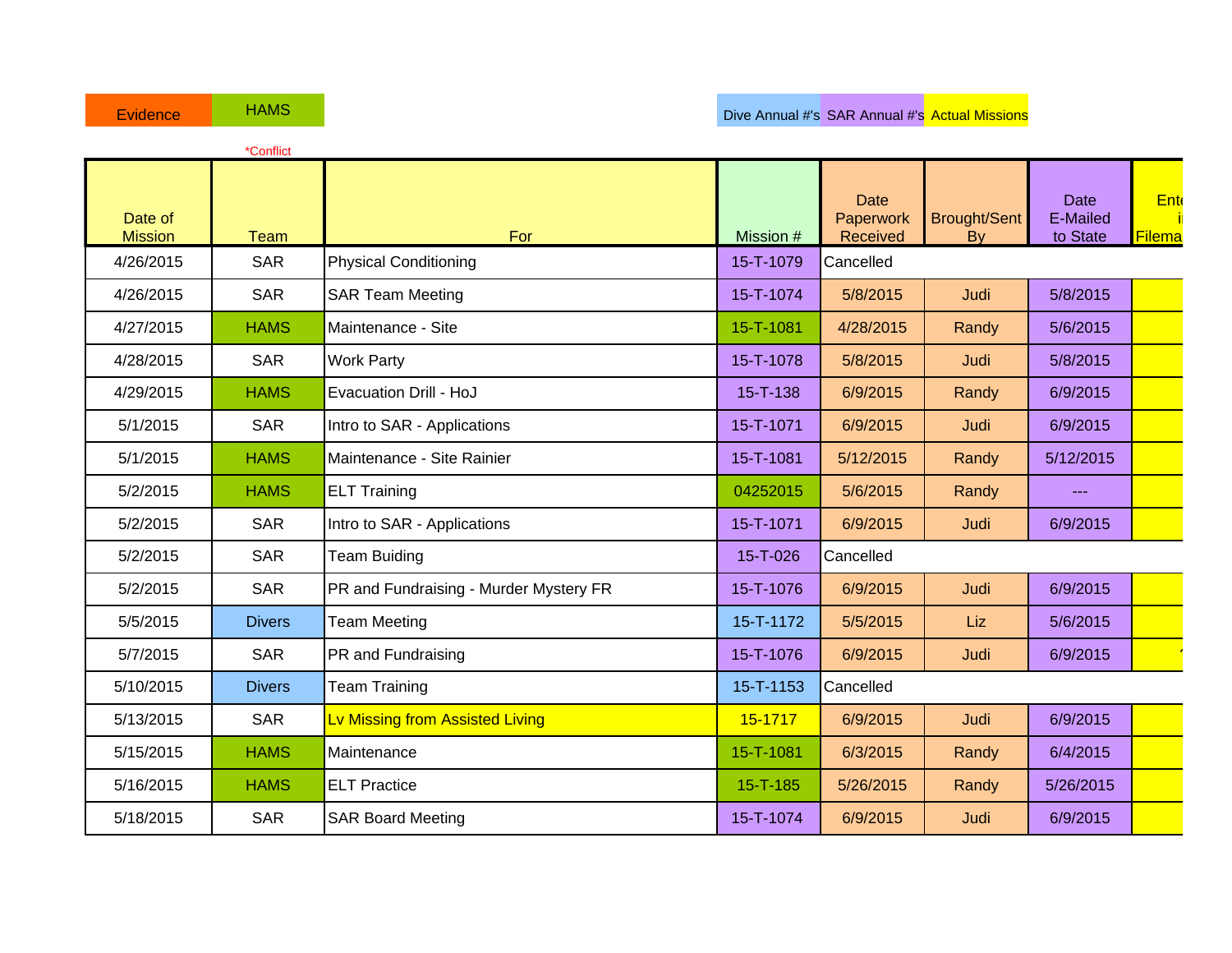|                           | *Conflict     |                                             |                |                                      |                                  |                                     |                      |
|---------------------------|---------------|---------------------------------------------|----------------|--------------------------------------|----------------------------------|-------------------------------------|----------------------|
| Date of<br><b>Mission</b> | <b>Team</b>   | For                                         | Mission #      | <b>Date</b><br>Paperwork<br>Received | <b>Brought/Sent</b><br><b>By</b> | <b>Date</b><br>E-Mailed<br>to State | Ent<br><b>Filema</b> |
| 5/18/2015                 | <b>HAMS</b>   | Maintenance                                 | 15-T-1081      | 5/29/2015                            | Randy                            | 5/29/2015                           |                      |
| 5/19/2015                 | <b>SAR</b>    | <b>Medical Training - OTEP</b>              | 15-T-1073      | 6/9/2015                             | Judi                             | 6/9/2015                            |                      |
| 5/19/2015                 | <b>SAR</b>    | Intro to SAR - Applications                 | 15-T-1071      | 6/9/2015                             | Judi                             | 6/9/2015                            |                      |
| 5/20/2015                 | <b>SAR</b>    | Intro to SAR - Applications                 | 15-T-1071      | 6/9/2015                             | Judi                             | 6/9/2015                            |                      |
| 5/20/2015                 | <b>SAR</b>    | <b>Advanced SAR</b>                         | 15-T-1072      | 6/9/2015                             | Judi                             | 6/9/2015                            |                      |
| 5/23/2015                 | <b>HAMS</b>   | <b>ELT Practice</b>                         | $15 - T - 185$ | 5/26/2015                            | Randy                            | 5/26/2015                           |                      |
| 5/24/2015                 | <b>SAR</b>    | <b>Physical Conditioning</b>                | 15-T-1079      | Cancelled                            |                                  |                                     |                      |
| 5/27/2015                 | <b>HAMS</b>   | <b>ACS Meeting</b>                          | 15-T-1080      | 5/29/2015                            | Randy                            | 5/29/2015                           |                      |
| 5/27/2015                 | <b>SAR</b>    | Intro to SAR                                | 15-T-1071      | Cancelled                            |                                  |                                     |                      |
| 5/28/2015                 | <b>SAR</b>    | Intro to SAR                                | 15-T-1071      | Cancelled                            |                                  |                                     |                      |
| 5/29/2015                 | <b>Divers</b> | Boat sinking, male holding on - Silver Lake | 15-1930        |                                      |                                  |                                     |                      |
| 5/29/2015                 | <b>SAR</b>    | Intro to SAR                                | 15-T-1071      | Cancelled                            |                                  |                                     |                      |
| 5/30/2015                 | <b>SAR</b>    | <b>Work Party</b>                           | 15-T-1078      | Cancelled                            |                                  |                                     |                      |
| 5/30/2015                 | <b>HAMS</b>   | <b>Mock Exercise</b>                        | 15-T-186       | 6/3/2015                             | Randy                            | 6/4/2015                            |                      |
| 5/30/2015                 | <b>SAR</b>    | <b>Mock Exercise</b>                        | 15-T-186       | 6/9/2015                             | Judi                             | 6/9/2015                            |                      |
| 5/31/2015                 | <b>SAR</b>    | <b>SAR Team Meeting</b>                     | 15-T-1074      | 6/9/2015                             | Judi                             | 6/9/2015                            |                      |
| 6/2/2015                  | <b>Divers</b> | <b>Team Meeting</b>                         | 15-T-1172      | 6/3/2015                             | Liz                              | 6/4/2015                            |                      |
| 6/4/2015                  | <b>SAR</b>    | Intro to SAR                                | 15-T-1071      | Cancelled                            |                                  |                                     |                      |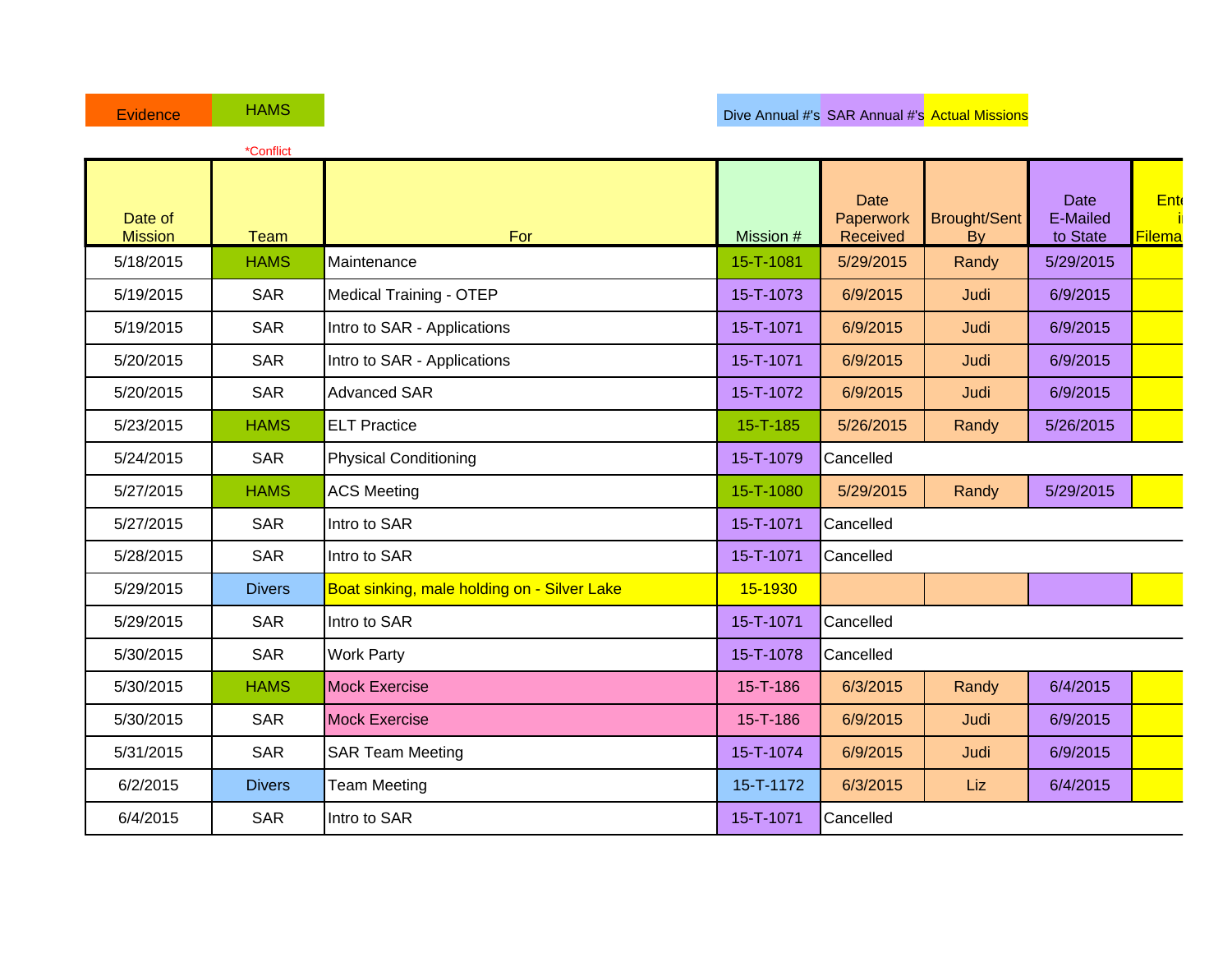|                           | *Conflict     |                                      |           |                                      |                                  |                                     |               |
|---------------------------|---------------|--------------------------------------|-----------|--------------------------------------|----------------------------------|-------------------------------------|---------------|
| Date of<br><b>Mission</b> | <b>Team</b>   | For                                  | Mission # | <b>Date</b><br>Paperwork<br>Received | <b>Brought/Sent</b><br><b>By</b> | <b>Date</b><br>E-Mailed<br>to State | Ent<br>Filema |
| 6/4/2015                  | <b>HAMS</b>   | Maintenance - River Gauges           | 15-T-1081 |                                      |                                  |                                     |               |
| 6/6/2015                  | <b>SAR</b>    | <b>Team Building</b>                 | 15-T-026  | Cancelled                            |                                  |                                     |               |
| 6/6/2015                  | <b>Divers</b> | Jumper off Trestle - Wdld            | 15-2081   | 6/16/2015                            | Liz                              | 6/16/2015                           |               |
| 6/7/2015                  | <b>Divers</b> | 17 yo Drowning - Lewis River         | 15-2093   | 6/16/2015                            | Liz                              | 6/16/2015                           |               |
| 6/10/2015                 | <b>SAR</b>    | <b>Medical Training - BBP</b>        | 15-T-1073 | 7/14/2015                            | Judi                             | 7/14/2015                           |               |
| 6/10/2015                 | <b>Divers</b> | Possible body on sandbar - unfounded | 15-2140   | 6/16/2015                            | Liz                              | 6/16/2015                           |               |
| 6/11/2015                 | <b>SAR</b>    | PR and Fundraising                   | 15-T-1076 | Cancelled                            |                                  |                                     |               |
| 6/11/2015                 | <b>SAR</b>    | Intro to SAR - Interviews            | 15-T-1071 | 7/14/2015                            | Judi                             | 7/14/2015                           |               |
| 6/12/2015                 | <b>SAR</b>    | Intro to SAR - Interviews            | 15-T-1071 | 7/14/2015                            | Judi                             | 7/14/2015                           |               |
| 6/12/2015                 | <b>HAMS</b>   | Maintenance - Equipment              | 15-T-1081 | 7/6/2015                             | Randy                            | 7/6/2015                            |               |
| 6/13/2015                 | <b>SAR</b>    | PR and Fundraising - Curb Painting   | 15-T-1076 | Cancelled                            |                                  |                                     |               |
| 6/13/2015                 | <b>SAR</b>    | <b>Missing Silver Lake Man</b>       | 15-2176   | 7/14/2015                            | Judi                             | 7/14/2015                           |               |
| 6/14/2015                 | <b>Divers</b> | <b>Team Training</b>                 | 15-T-1153 | 7/27/2015                            | Liz                              | 7/27/2015                           |               |
| 6/14/2015                 | <b>SAR</b>    | PR and Fundraising - Curb Painting   | 15-T-1076 | Cancelled                            |                                  |                                     |               |
| 6/17/2015                 | <b>SAR</b>    | Intro to SAR - Interviews            | 15-T-1071 | 7/14/2015                            | Judi                             | 7/14/2015                           |               |
| 6/17/2015                 | <b>SAR</b>    | <b>Advanced SAR</b>                  | 15-T-1072 | Cancelled                            |                                  |                                     |               |
| 6/17/2015                 | <b>SAR</b>    | <b>Work Party</b>                    | 15-T-1078 | 7/14/2015                            | Judi                             | 7/14/2015                           |               |
| 6/18/2015                 | <b>SAR</b>    | <b>Work Party</b>                    | 15-T-1078 | 7/14/2015                            | Judi                             | 7/14/2015                           |               |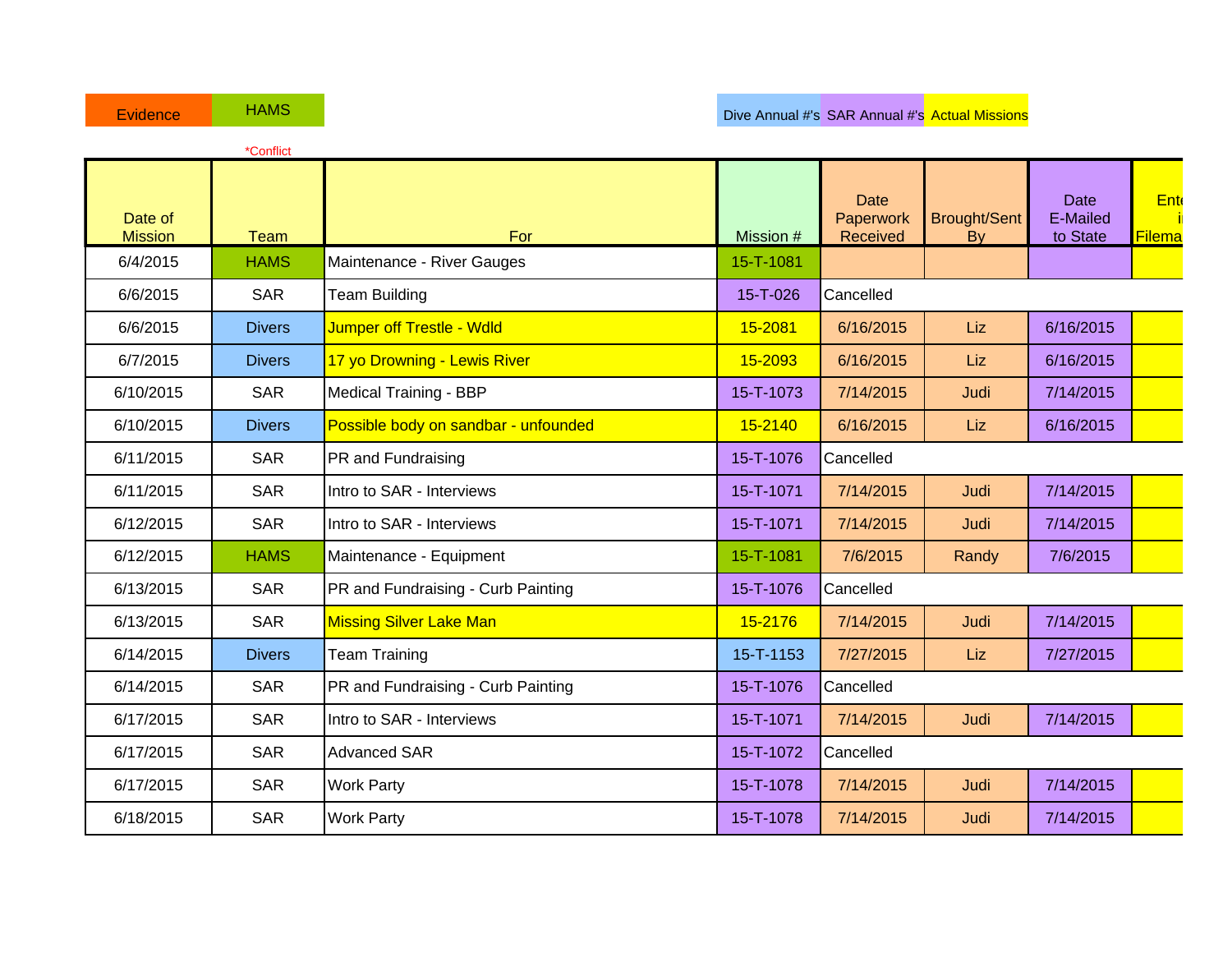|                           | *Conflict     |                                              |                 |                                      |                           |                                     |                      |
|---------------------------|---------------|----------------------------------------------|-----------------|--------------------------------------|---------------------------|-------------------------------------|----------------------|
| Date of<br><b>Mission</b> | <b>Team</b>   | For                                          | Mission #       | <b>Date</b><br>Paperwork<br>Received | <b>Brought/Sent</b><br>By | <b>Date</b><br>E-Mailed<br>to State | <b>Ent</b><br>Filema |
| 6/18/2015                 | <b>Divers</b> | <b>Fell off intertube by Camelot</b>         | 15-2273         | 7/6/2015                             | Liz                       | 7/6/2015                            |                      |
| 6/18/2015                 | <b>SAR</b>    | Field Navigation - GPS (Added 6/17)          | 15-T-1075       | Cancelled                            |                           |                                     |                      |
| 6/20/2015                 | <b>HAMS</b>   | Maintenance - Site                           | 15-T-1081       | 7/6/2015                             | Randy                     | 7/6/2015                            |                      |
| 6/22/2015                 | <b>SAR</b>    | <b>SAR Board Meeting</b>                     | 15-T-1074       | 7/14/2015                            | Judi                      | 7/14/2015                           |                      |
| 6/24/2015                 | <b>HAMS</b>   | <b>ACS Meeting</b>                           | 15-T-1080       | 7/6/2015                             | Randy                     | 7/6/2015                            |                      |
| 6/25/2015                 | <b>SAR</b>    | Medical Training - First aid/CPR/AED         | 15-T-1073       | Cancelled                            |                           |                                     |                      |
| 6/26/2015                 | <b>HAMS</b>   | Amatuer Radio Field Day                      | $15 - T - 127$  | 7/6/2015                             | Randy                     | 7/6/2015                            |                      |
| 6/27/2015                 | <b>SAR</b>    | <b>Tracking Training</b>                     | $15 - T - 1152$ | Cancelled                            |                           |                                     |                      |
| 6/27/2015                 | <b>HAMS</b>   | Amatuer Radio Field Day                      | $15 - T - 127$  | 7/6/2015                             | Randy                     | 7/6/2015                            |                      |
| 6/28/2015                 | <b>SAR</b>    | <b>Evidence - Woodland Shooting Incident</b> | 15-ES-028       | 7/14/2015                            | Judi                      | 7/14/2015                           |                      |
| 6/28/2015                 | <b>HAMS</b>   | Amatuer Radio Field Day                      | $15 - T - 127$  | 7/6/2015                             | Randy                     | 7/6/2015                            |                      |
| 6/28/2015                 | <b>SAR</b>    | <b>Physical Conditioning</b>                 | 15-T-1079       | Cancelled                            |                           |                                     |                      |
| 6/28/2015                 | <b>SAR</b>    | <b>SAR Team Meeting</b>                      | 15-T-1074       | 7/14/2015                            | Judi                      | 7/14/2015                           |                      |
| 7/1/2015                  | <b>SAR</b>    | PR - Go 4th Celebration (Added 6/11)         | 15-T-1076       | 8/12/2015                            | Judi                      | 8/12/2015                           |                      |
| 7/2/2015                  | <b>SAR</b>    | PR - Go 4th Celebration (Added 6/11)         | 15-T-1076       | 8/12/2015                            | Judi                      | 8/12/2015                           |                      |
| 7/3/2015                  | <b>SAR</b>    | PR - Go 4th Celebration (Added 6/11)         | 15-T-1076       | 8/12/2015                            | Judi                      | 8/12/2015                           |                      |
| 7/4/2015                  | <b>SAR</b>    | PR - Go 4th Celebration (Added 6/11)         | 15-T-1076       | 8/12/2015                            | Judi                      | 8/12/2015                           |                      |
| 7/7/2015                  | <b>Divers</b> | <b>Team Meeting</b>                          | 15-T-1172       | 7/14/2015                            | Liz                       | 7/14/2015                           |                      |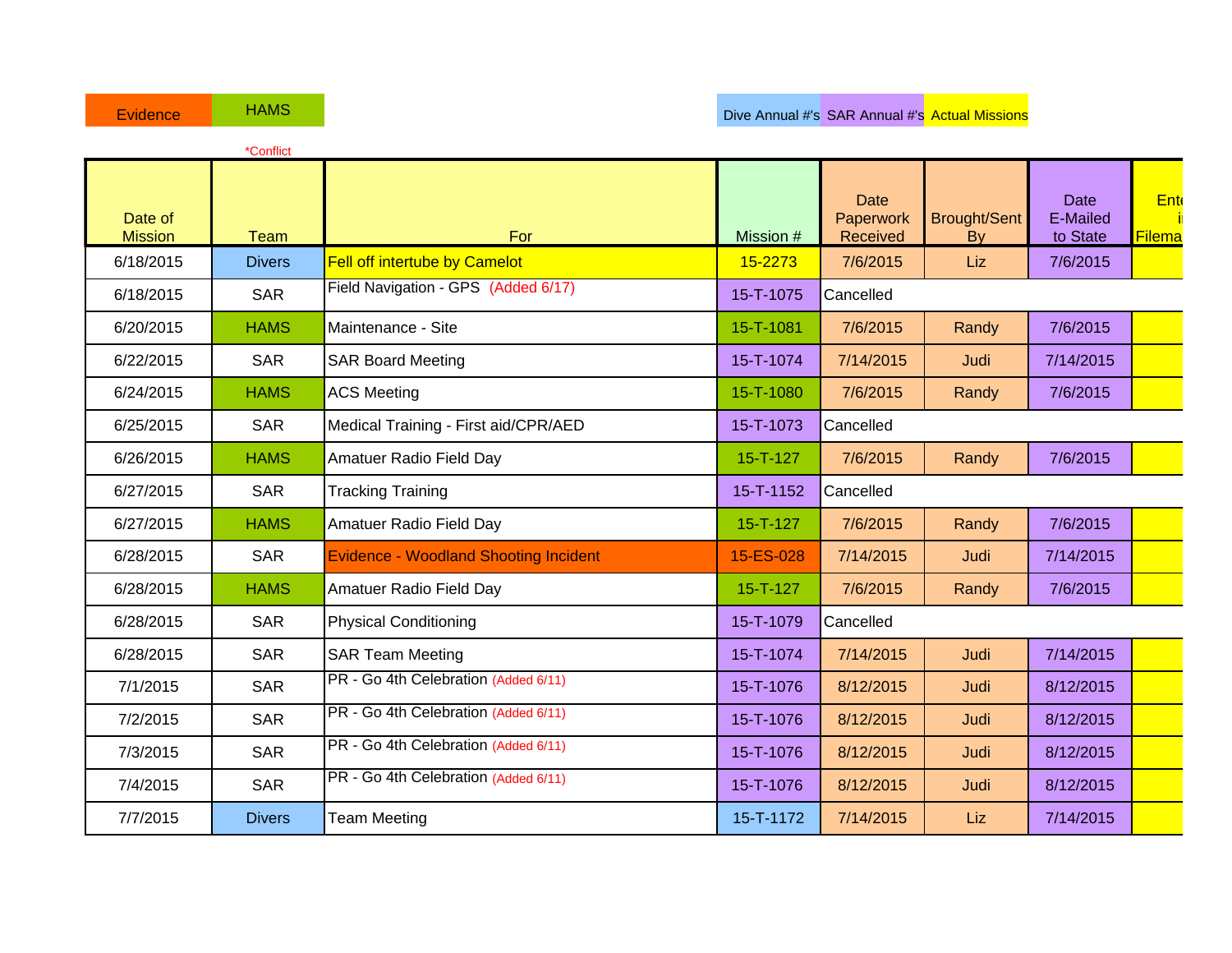|                           | *Conflict     |                                    |           |                               |                           |                                     |               |
|---------------------------|---------------|------------------------------------|-----------|-------------------------------|---------------------------|-------------------------------------|---------------|
| Date of<br><b>Mission</b> | <b>Team</b>   | For                                | Mission # | Date<br>Paperwork<br>Received | <b>Brought/Sent</b><br>By | <b>Date</b><br>E-Mailed<br>to State | Ent<br>Filema |
| 7/9/2015                  | <b>SAR</b>    | PR and Fundraising                 | 15-T-1076 | 8/12/2015                     | Judi                      | 8/12/2015                           |               |
| 7/9/2015                  | <b>SAR</b>    | Intro to SAR                       | 15-T-1071 | 8/12/2015                     | Judi                      | 8/12/2015                           |               |
| 7/10/2015                 | <b>SAR</b>    | Intro to SAR                       | 15-T-1071 | Cancelled                     |                           |                                     |               |
| 7/11/2015                 | <b>SAR</b>    | Intro to SAR                       | 15-T-1071 | Cancelled                     |                           |                                     |               |
| 7/12/2015                 | <b>SAR</b>    | Intro to SAR                       | 15-T-1071 | Cancelled                     |                           |                                     |               |
| 7/12/2015                 | <b>Divers</b> | <b>Team Training</b>               | 15-T-1153 | 7/27/2015                     | Liz                       | 7/27/2015                           |               |
| 7/12/2015                 | <b>SAR</b>    | <b>Medical Training - OTEP</b>     | 15-T-1073 | 8/12/2015                     | Judi                      | 8/12/2015                           |               |
| 7/13/2015                 | <b>HAMS</b>   | Maintenance - Site                 | 15-T-1081 | 9/18/2015                     | Randy                     | 9/18/2015                           |               |
| 7/14-15-16/15             | <b>HAMS</b>   | Maintenance - Site                 | 15-T-1081 | 8/6/2015                      | Randy                     | 8/6/2015                            |               |
| 7/15/2015                 | <b>SAR</b>    | <b>Advanced SAR</b>                | 15-T-1072 | Cancelled                     |                           |                                     |               |
| 7/16/2015                 | <b>SAR</b>    | Intro to SAR                       | 15-T-1071 | 8/12/2015                     | Judi                      | 8/12/2015                           |               |
| 7/21-22-23/15             | <b>HAMS</b>   | Maintenance - Site                 | 15-T-1081 |                               |                           |                                     |               |
| 7/18/2015                 | <b>SAR</b>    | PR and Fundraising - Curb Painting | 15-T-1076 | Cancelled                     |                           |                                     |               |
| 7/19/2015                 | <b>SAR</b>    | PR and Fundraising - Curb Painting | 15-T-1076 | Cancelled                     |                           |                                     |               |
| 7/20/2015                 | <b>SAR</b>    | <b>SAR Board Meeting</b>           | 15-T-1074 | 8/12/2015                     | Judi                      | 8/12/2015                           |               |
| 7/20/2015                 | <b>HAMS</b>   | Maintenance                        | 15-T-1081 | 7/27/2015                     | Randy                     | 7/27/2015                           |               |
| 7/21/2015                 | <b>SAR</b>    | Medical Training - CPR First Aid   | 15-T-1073 | 8/12/2015                     | Judi                      | 8/12/2015                           |               |
| 7/21/2015                 | <b>HAMS</b>   | <b>PC Complex Fire</b>             | 15-2861   | 7/27/2015                     | Randy                     | 7/27/2015                           |               |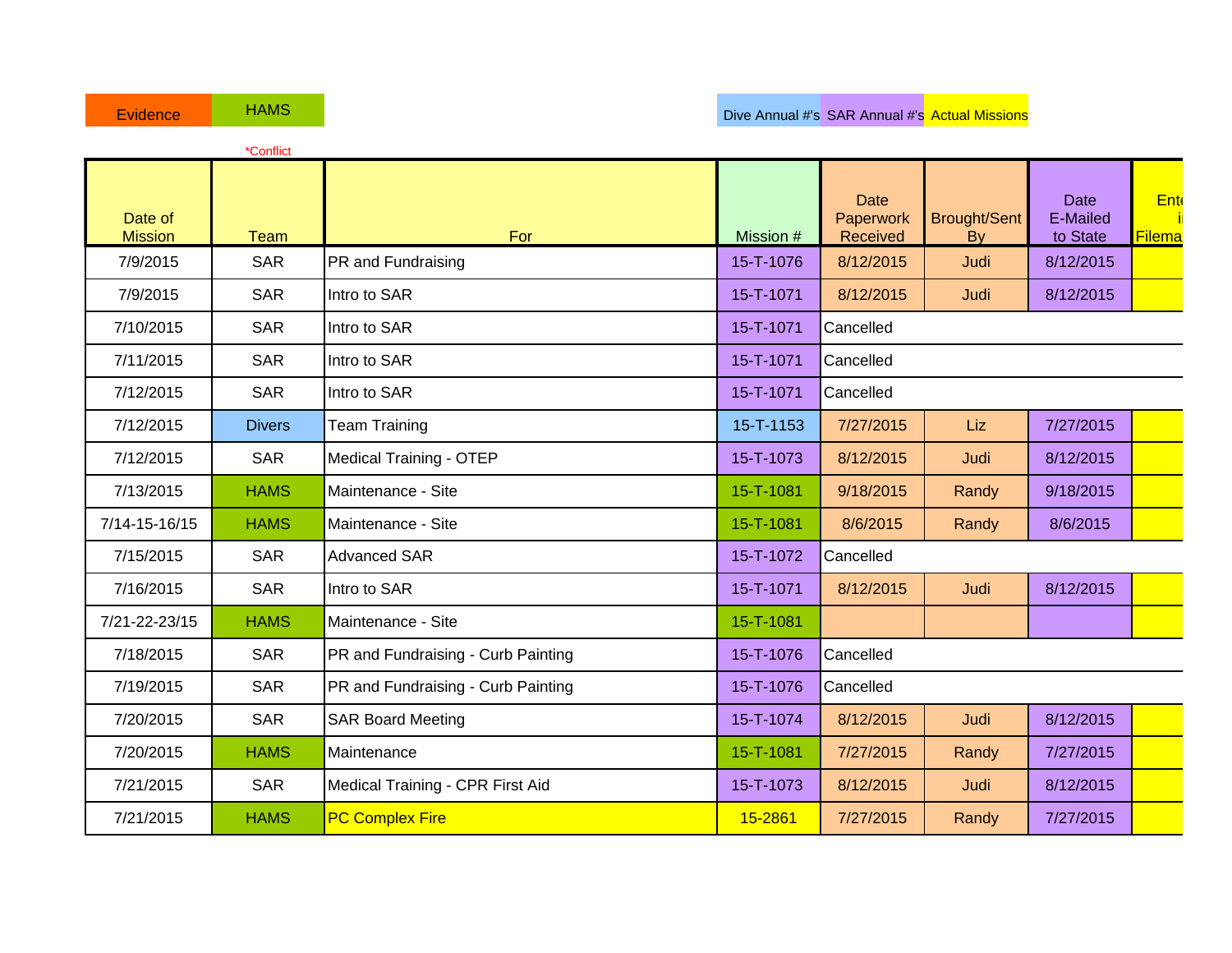|                           | *Conflict     |                                         |           |                                      |                                  |                                                                                                                                                                                                                                                                                                                                                                                              |                      |
|---------------------------|---------------|-----------------------------------------|-----------|--------------------------------------|----------------------------------|----------------------------------------------------------------------------------------------------------------------------------------------------------------------------------------------------------------------------------------------------------------------------------------------------------------------------------------------------------------------------------------------|----------------------|
| Date of<br><b>Mission</b> | <b>Team</b>   | For                                     | Mission # | <b>Date</b><br>Paperwork<br>Received | <b>Brought/Sent</b><br><b>By</b> | <b>Date</b><br>E-Mailed<br>to State                                                                                                                                                                                                                                                                                                                                                          | Ent<br><b>Filema</b> |
| 7/22/2015                 | <b>HAMS</b>   | <b>ACS Meeting</b>                      | 15-T-1080 | 7/27/2015                            | Randy                            | 7/27/2015                                                                                                                                                                                                                                                                                                                                                                                    |                      |
| 7/22/2015                 | <b>SAR</b>    | PR and Fundraising - Expo               | 15-T-1076 | 8/12/2015                            | Judi                             | 8/12/2015                                                                                                                                                                                                                                                                                                                                                                                    |                      |
| 7/23/2015                 | <b>SAR</b>    | PR and Fundraising - Expo               | 15-T-1076 | 8/12/2015                            | Judi                             | 8/12/2015                                                                                                                                                                                                                                                                                                                                                                                    |                      |
| 7/24/2015                 | <b>SAR</b>    | PR and Fundraising - Expo               | 15-T-1076 | 8/12/2015                            | Judi                             | 8/12/2015                                                                                                                                                                                                                                                                                                                                                                                    |                      |
| 7/25/2015                 | <b>SAR</b>    | PR and Fundraising - Expo               | 15-T-1076 | 8/12/2015                            | Judi                             | 8/12/2015                                                                                                                                                                                                                                                                                                                                                                                    |                      |
| 7/26/2015                 | <b>SAR</b>    | PR and Fundraising - Expo               | 15-T-1076 | 8/12/2015                            | Judi                             | 8/12/2015                                                                                                                                                                                                                                                                                                                                                                                    |                      |
| 7/26/2015                 | <b>SAR</b>    | <b>Physical Conditioning</b>            | 15-T-1079 | Cancelled                            |                                  |                                                                                                                                                                                                                                                                                                                                                                                              |                      |
| 7/26/2015                 | <b>SAR</b>    | <b>SAR Team Meeting</b>                 | 15-T-1074 | 8/12/2015                            | Judi                             | 8/12/2015                                                                                                                                                                                                                                                                                                                                                                                    |                      |
| 7/27/2015                 | <b>SAR</b>    | Medical Training - Oxygen               | 15-T-1073 | Cancelled                            |                                  |                                                                                                                                                                                                                                                                                                                                                                                              |                      |
| 7/30/2015                 | <b>SAR</b>    | <b>SAR Informational Meeting</b>        | 15-T-1071 | 8/12/2015                            | Judi                             | 8/12/2015                                                                                                                                                                                                                                                                                                                                                                                    |                      |
| 7/30/2015                 | <b>SAR</b>    | Intro to SAR                            | 15-T-1071 | 12/20/2015                           | Judi                             | 12/20/2015                                                                                                                                                                                                                                                                                                                                                                                   |                      |
| 7/31/2015                 | <b>SAR</b>    | Skamania - Missing woman *No paperwork* | 15-2979   | 10/13/2015                           | Judi                             | $- - -$                                                                                                                                                                                                                                                                                                                                                                                      |                      |
| 8/1/2015                  | <b>SAR</b>    | Skamania - Missing woman *No paperwork* | 15-2979   | 10/13/2015                           | Judi                             | $\frac{1}{2} \frac{1}{2} \frac{1}{2} \frac{1}{2} \frac{1}{2} \frac{1}{2} \frac{1}{2} \frac{1}{2} \frac{1}{2} \frac{1}{2} \frac{1}{2} \frac{1}{2} \frac{1}{2} \frac{1}{2} \frac{1}{2} \frac{1}{2} \frac{1}{2} \frac{1}{2} \frac{1}{2} \frac{1}{2} \frac{1}{2} \frac{1}{2} \frac{1}{2} \frac{1}{2} \frac{1}{2} \frac{1}{2} \frac{1}{2} \frac{1}{2} \frac{1}{2} \frac{1}{2} \frac{1}{2} \frac{$ |                      |
| 8/2/2015                  | <b>SAR</b>    | Skamania - Missing woman *No paperwork* | 15-2979   | 10/13/2015                           | Judi                             | $- - -$                                                                                                                                                                                                                                                                                                                                                                                      |                      |
| 8/1/2015                  | <b>SAR</b>    | Intro to SAR                            | 15-T-1071 | Cancelled                            |                                  |                                                                                                                                                                                                                                                                                                                                                                                              |                      |
| 8/1/2015                  | <b>Divers</b> | Vehicle in slough - 48th Ave            | 15-3007   | 8/6/2015                             | Liz                              | 8/6/2015                                                                                                                                                                                                                                                                                                                                                                                     |                      |
| 8/1/2015                  | <b>Divers</b> | <b>Father drowned in Toutle River</b>   | 15-3016   | 8/6/2015                             | Liz                              | 8/6/2015                                                                                                                                                                                                                                                                                                                                                                                     |                      |
| 8/1/2015                  | <b>SAR</b>    | <b>SARVAC</b>                           | 15-T-1001 | 10/13/2015                           | Judi                             | 10/13/2015                                                                                                                                                                                                                                                                                                                                                                                   |                      |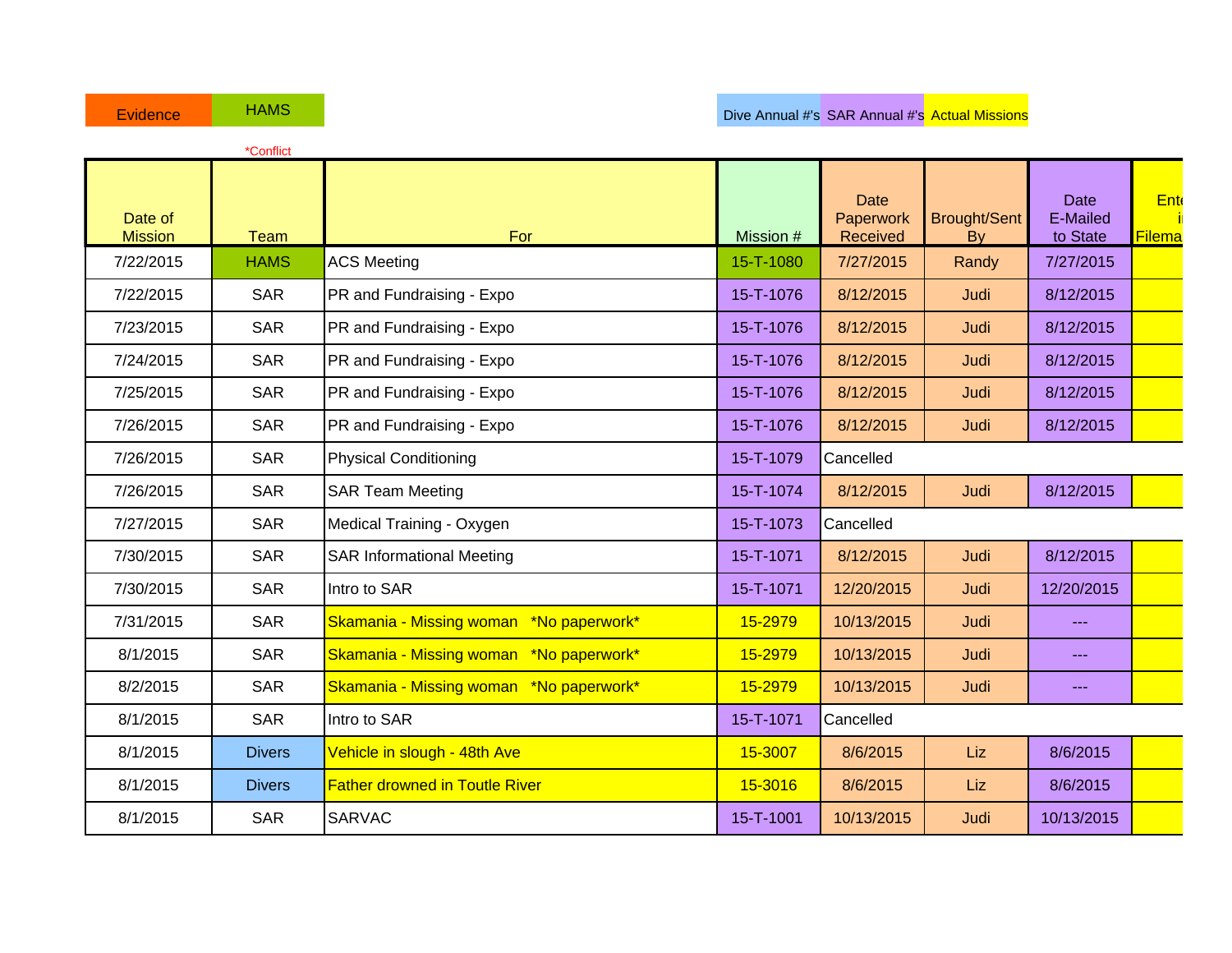|                           | *Conflict     |                                        |                |                                      |                           |                                     |               |
|---------------------------|---------------|----------------------------------------|----------------|--------------------------------------|---------------------------|-------------------------------------|---------------|
| Date of<br><b>Mission</b> | Team          | For                                    | Mission #      | <b>Date</b><br>Paperwork<br>Received | <b>Brought/Sent</b><br>By | <b>Date</b><br>E-Mailed<br>to State | Ent<br>Filema |
| 8/2/2015                  | <b>SAR</b>    | Intro to SAR                           | 15-T-1071      | Cancelled                            |                           |                                     |               |
| 8/2/2015                  | <b>SAR</b>    | PR & Fundraising - Expo Center         | 15-T-1076      | 10/13/2015                           | Judi                      | 10/13/2015                          |               |
| 8/4/2015                  | <b>Divers</b> | <b>Team Meeting</b>                    | 15-T-1172      | 8/6/2015                             | Liz                       | 8/6/2015                            |               |
| 8/4/2015                  | <b>SAR</b>    | PR - National Night Out                | 15-T-1076      | 12/20/2015                           | Judi                      | 12/20/2015                          |               |
| 8/4/2015                  | <b>HAMS</b>   | PR - National Night Out                | $15 - T - 128$ | 8/6/2015                             | Randy                     | 8/6/2015                            |               |
| 8/5/2015                  | <b>Divers</b> | <b>Flipped boat in Columbia</b>        | 15-3088        | 8/6/2015                             | Liz                       | 8/6/2015                            |               |
| 8/6/2015                  | <b>SAR</b>    | Vehicle Operations - Defensive Driving | 15-T-1077      | 10/13/2015                           | Judi                      | 10/13/2015                          |               |
| 8/7/2015                  | <b>SAR</b>    | <b>Tracking Training</b>               | 15-T-1152      | 10/13/2015                           | Judi                      | 10/13/2015                          |               |
| 8/8/2015                  | <b>SAR</b>    | <b>Tracking Training</b>               | 15-T-1152      | 10/13/2015                           | Judi                      | 10/13/2015                          |               |
| 8/8/2015                  | <b>SAR</b>    | PR and Fundraising - Concrete          | 15-T-1076      | Cancelled                            |                           |                                     |               |
| 8/9/2015                  | <b>SAR</b>    | <b>Tracking Training</b>               | 15-T-1152      | 10/13/2015                           | Judi                      | 10/13/2015                          |               |
| 8/9/2015                  | <b>SAR</b>    | PR and Fundraising - Curb Painting     | 15-T-1076      | Cancelled                            |                           |                                     |               |
| 8/11/2015                 | <b>HAMS</b>   | Maintenance - Comm Van                 | 15-T-1081      | 9/18/2015                            | Randy                     | 9/18/2015                           |               |
| 8/12/2015                 | <b>HAMS</b>   | <b>Lewis River Exercise</b>            | 15-EX-007      | 9/18/2015                            | Randy                     | 9/18/2015                           |               |
| 8/13/2015                 | <b>SAR</b>    | <b>PR</b> and Fundraising              | 15-T-1076      | 10/13/2015                           | Judi                      | 10/13/2015                          |               |
| 8/13/2015                 | <b>SAR</b>    | Intro to SAR - Helo Classroom          | 15-T-1071      | 10/13/2015                           | Judi                      | 10/13/2015                          |               |
| 8/15/2015                 | <b>SAR</b>    | <b>Tracking Training</b>               | 15-T-1152      | 10/13/2015                           | Judi                      | 10/13/2015                          |               |
| 8/15/2015                 | <b>HAMS</b>   | Fire Trucks on the Lake                | 15-T-277       | 9/18/2015                            | Randy                     | 9/18/2015                           |               |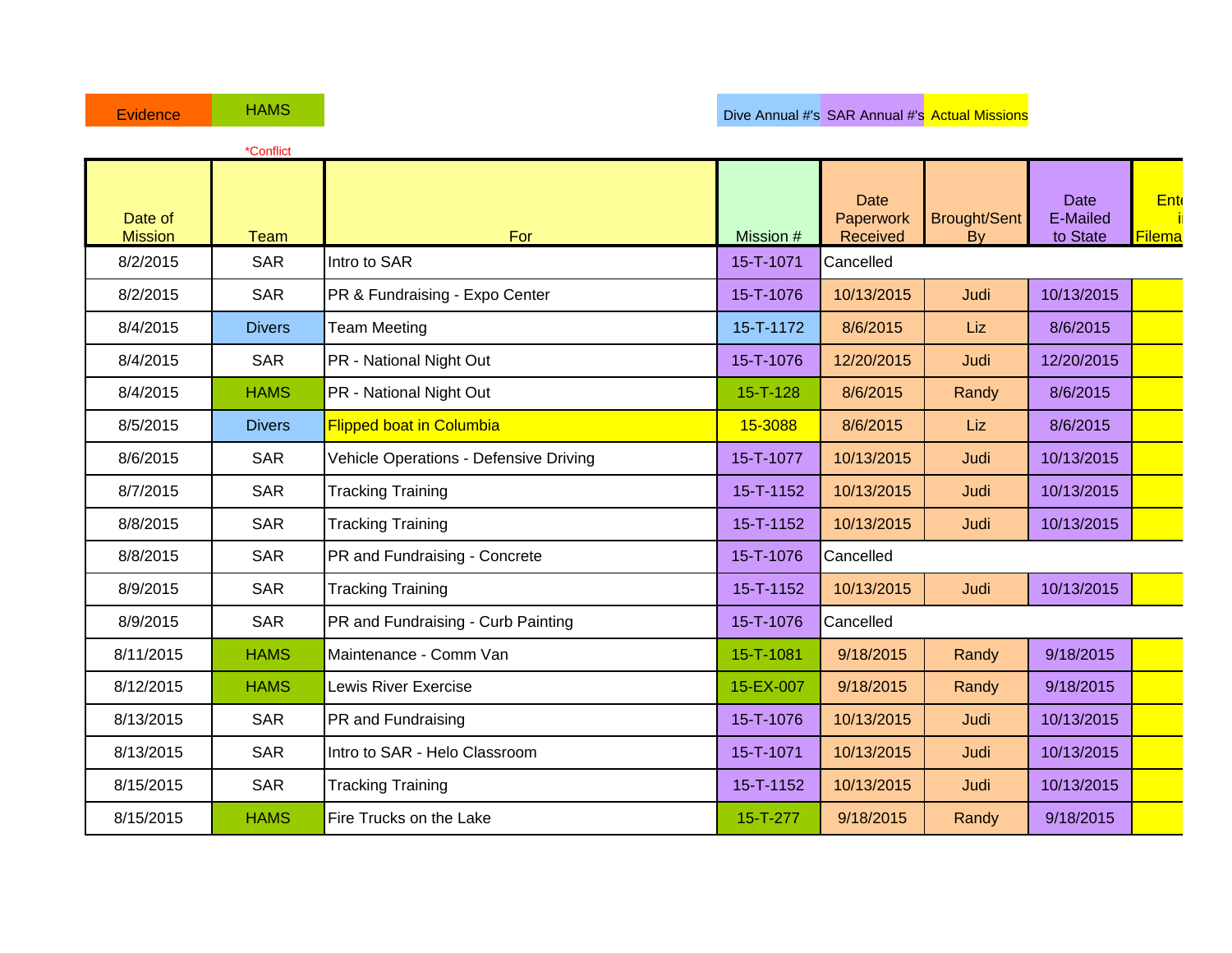|                           | *Conflict     |                                      |           |                                      |                                  |                                     |               |
|---------------------------|---------------|--------------------------------------|-----------|--------------------------------------|----------------------------------|-------------------------------------|---------------|
| Date of<br><b>Mission</b> | <b>Team</b>   | For                                  | Mission # | <b>Date</b><br>Paperwork<br>Received | <b>Brought/Sent</b><br><b>By</b> | <b>Date</b><br>E-Mailed<br>to State | Ent<br>Filema |
| 8/16/2015                 | <b>Divers</b> | <b>Team Training</b>                 | 15-T-1153 |                                      |                                  |                                     |               |
| 8/17/2015                 | <b>SAR</b>    | <b>SAR Board Meeting</b>             | 15-T-1074 | 10/13/2015                           | Judi                             | 10/13/2015                          |               |
| 8/19/2015                 | <b>SAR</b>    | <b>Advanced SAR</b>                  | 15-T-1072 | 10/13/2015                           | Judi                             | 10/13/2015                          |               |
| 8/21/2015                 | <b>HAMS</b>   | Maintenance                          | 15-T-1081 |                                      |                                  |                                     |               |
| 8/23/2015                 | <b>SAR</b>    | <b>SAR Team Meeting</b>              | 15-T-1074 | 10/23/2015                           | Judi                             | 10/23/2015                          |               |
| 8/23/2015                 | <b>SAR</b>    | <b>Physical Conditioning</b>         | 15-T-1079 | Cancelled                            |                                  |                                     |               |
| 8/23/2015                 | <b>SAR</b>    | Medical Training - First Aid CPR AED | 15-T-1073 | 10/13/2015                           | Judi                             | 10/13/2015                          |               |
| 8/24/2015                 | <b>SAR</b>    | Medical Training - BBP               | 15-T-1073 | 10/13/2015                           | Judi                             | 10/13/2015                          |               |
| 8/26/2015                 | <b>HAMS</b>   | <b>ACS Meeting</b>                   | 15-T-1080 | 9/18/2015                            | Randy                            | 9/18/2015                           |               |
| 8/27/2015                 | <b>SAR</b>    | Intro to SAR                         | 15-T-1071 |                                      |                                  |                                     |               |
| 8/28/2015                 | <b>SAR</b>    | Intro to SAR - Interviews            | 15-T-1071 | 10/13/2015                           | Judi                             | 10/13/2015                          |               |
| 8/28/2015                 | <b>SAR</b>    | Intro to SAR                         | 15-T-1071 |                                      |                                  |                                     |               |
| 8/29/2015                 | <b>SAR</b>    | Intro to SAR                         | 15-T-1071 |                                      |                                  |                                     |               |
| 8/29/2015                 | <b>SAR</b>    | Intro to SAR - Interviews            | 15-T-1071 | 10/13/2015                           | Judi                             | 10/13/2015                          |               |
| 8/29/2015                 | <b>HAMS</b>   | EOC to EOC Training                  | 15-T-1080 | 9/18/2015                            | Randy                            | 9/18/2015                           |               |
| 8/29/2015                 | <b>SAR</b>    | Medical Training - Medical Eval      | 15-T-1073 | Cancelled                            |                                  |                                     |               |
| 9/1/2015                  | <b>Divers</b> | <b>Team Meeting</b>                  | 15-T-1172 | 9/2/2015                             | Liz                              | 9/2/2015                            |               |
| 9/3/2015                  | <b>HAMS</b>   | Maintenance - River Gauges           | 15-T-1081 |                                      |                                  |                                     |               |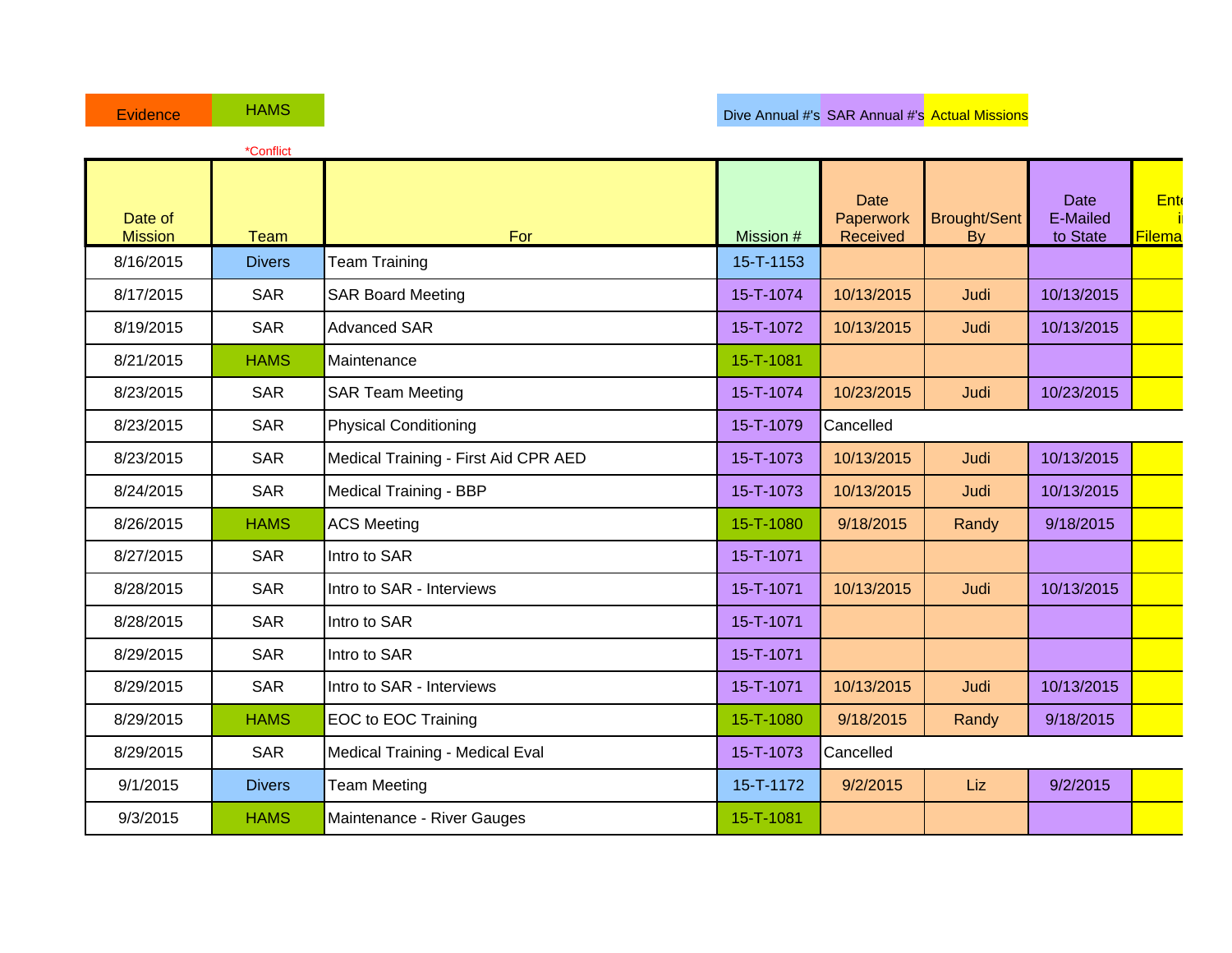|                           | *Conflict     |                                 |           |                                      |                                  |                                     |               |
|---------------------------|---------------|---------------------------------|-----------|--------------------------------------|----------------------------------|-------------------------------------|---------------|
| Date of<br><b>Mission</b> | <b>Team</b>   | For                             | Mission # | <b>Date</b><br>Paperwork<br>Received | <b>Brought/Sent</b><br><b>By</b> | <b>Date</b><br>E-Mailed<br>to State | Ent<br>Filema |
| 9/5/2015                  | <b>SAR</b>    | <b>Team Building</b>            | 15-T-026  | Cancelled                            |                                  |                                     |               |
| 9/9/2015                  | <b>HAMS</b>   | Maintenance - Site              | 15-T-1081 | 10/5/2015                            | Randy                            | 10/5/2015                           |               |
| 9/10/2015                 | <b>SAR</b>    | PR and Fundraising              | 15-T-1076 | 10/23/2015                           | Judi                             | 10/23/2015                          |               |
| 9/10/2015                 | <b>SAR</b>    | Intro to SAR - Fire and Shelter | 15-T-1071 | 10/23/2015                           | Judi                             | 10/23/2015                          |               |
| 9/11/2015                 | <b>SAR</b>    | <b>Work Party</b>               | 15-T-1078 | Cancelled                            |                                  |                                     |               |
| 9/11/2015                 | <b>HAMS</b>   | Maintenance - Comm Van          | 15-T-1081 | 10/5/2015                            | Randy                            | 10/5/2015                           |               |
| 9/12/2015                 | <b>SAR</b>    | PR - Hilander Parade            | 15T-1076  | 10/23/2015                           | Judi                             | 10/23/2015                          |               |
| 9/12/2015                 | <b>HAMS</b>   | Communications - Tour de Blast  | 15-T-129  | 9/18/2015                            | Randy                            | 9/18/2015                           |               |
| 9/12/2015                 | <b>SAR</b>    | PR - Grant Writing              | 15T-1076  | 11/3/2015                            | Judi                             | 11/3/2015                           |               |
| 9/13/2015                 | <b>SAR</b>    | PR - Grant Writing              | 15T-1076  | 11/3/2015                            | Judi                             | 11/3/2015                           |               |
| 9/13/2015                 | <b>SAR</b>    | Intro to SAR                    | 15-T-1071 | Cancelled                            |                                  |                                     |               |
| 9/13/2015                 | <b>SAR</b>    | Missing 3 yo - Cadence          | 15-3691   | 11/3/2015                            | Judi                             | 11/3/2015                           |               |
| 9/13/2015                 | <b>Divers</b> | <b>Team Training</b>            | 15-T-1153 | 11/16/2015                           | Liz                              | 11/16/2015                          |               |
| 9/16/2015                 | <b>SAR</b>    | <b>Advanced SAR</b>             | 15-T-1072 | Cancelled                            |                                  |                                     |               |
| 9/20/2015                 | <b>SAR</b>    | <b>SAR Board Meeting</b>        | 15-T-1074 | 10/23/2015                           | Judi                             | 10/23/2015                          |               |
| 9/20/2015                 | <b>SAR</b>    | PR and Fundraising - Meeting    | 15-T-1076 | 11/3/2015                            | Judi                             | 11/3/2015                           |               |
| 9/20/2015                 | <b>Divers</b> | Jumper on Lexington Bridge      | 15-3771   |                                      |                                  |                                     |               |
| 9/23/2015                 | <b>SAR</b>    | Intro to SAR - Info Meeting     | 15-T-1071 | 10/23/2015                           | Judi                             | 10/23/2015                          |               |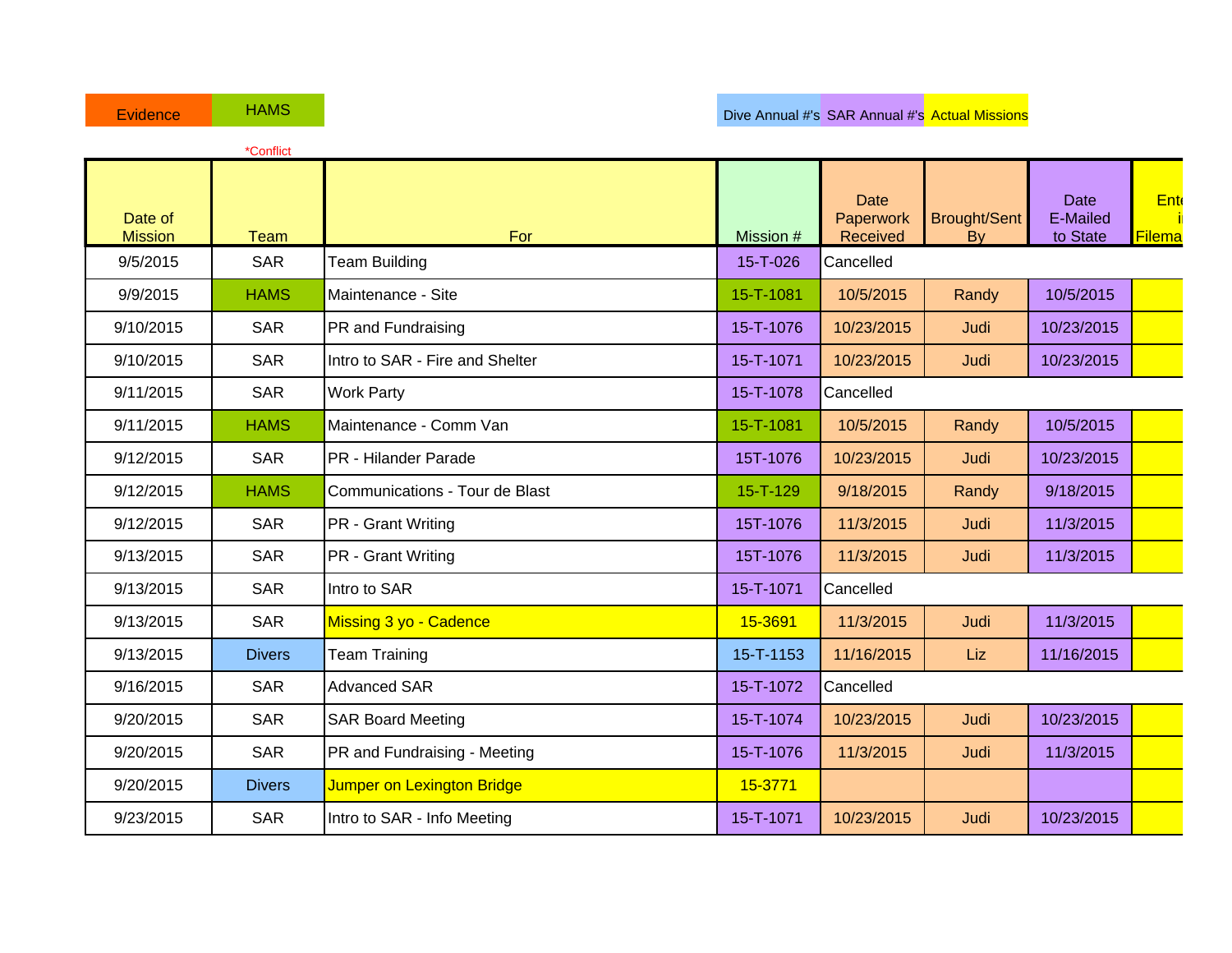|                           | *Conflict     |                                  |           |                                      |                           |                                     |               |
|---------------------------|---------------|----------------------------------|-----------|--------------------------------------|---------------------------|-------------------------------------|---------------|
| Date of<br><b>Mission</b> | <b>Team</b>   | For                              | Mission # | <b>Date</b><br>Paperwork<br>Received | <b>Brought/Sent</b><br>By | <b>Date</b><br>E-Mailed<br>to State | Ent<br>Filema |
| 9/23/2015                 | <b>HAMS</b>   | <b>ACS Meeting</b>               | 15-T-1080 | 10/5/2015                            | Randy                     | 10/5/2015                           |               |
| 9/24/2015                 | <b>SAR</b>    | Intro to SAR - Info Meeting      | 15-T-1071 | 10/23/2015                           | Judi                      | 10/23/2015                          |               |
| 9/24/2015                 | <b>SAR</b>    | Intro to SAR - Pack and Clothing | 15-T-1071 | 11/3/2015                            | Judi                      | 11/3/2015                           |               |
| 9/24/2015                 | <b>SAR</b>    | Give More 24                     | 15-T-1076 | Cancelled                            |                           |                                     |               |
| 9/26/2015                 | <b>SAR</b>    | PR and Fundraising - Expo        | 15-T-1076 | Cancelled                            |                           |                                     |               |
| 9/26/2015                 | <b>SAR</b>    | Intro to SAR - Info Meeting      | 15-T-1071 | 10/23/2015                           | Judi                      | 10/23/2015                          |               |
| 9/27/2015                 | <b>SAR</b>    | Call-Out Meeting?                | 15-T-1074 | 10/23/2015                           | Judi                      | 10/23/2015                          |               |
| 9/27/2015                 | <b>SAR</b>    | <b>PR</b> - Grant Writing        | 15-T-1076 | 11/3/2015                            | Judi                      | 11/3/2015                           |               |
| 9/27/2015                 | <b>SAR</b>    | <b>SAR Team Meeting</b>          | 15-T-1074 | 11/3/2015                            | Judi                      | 11/3/2015                           |               |
| 9/27/2015                 | <b>SAR</b>    | Intro to SAR                     | 15-T-1071 | 11/3/2015                            | Judi                      | 11/3/2015                           |               |
| 9/27/2015                 | <b>SAR</b>    | <b>Physical Conditioning</b>     | 15-T-1079 | Cancelled                            |                           |                                     |               |
| 10/1/2015                 | <b>SAR</b>    | Intro to SAR                     | 15-T-1071 | 12/20/2015                           | Judi                      | 12/20/2015                          |               |
| 10/3/2015                 | <b>SAR</b>    | <b>Team Building</b>             | 15-T-026  | Cancelled                            |                           |                                     |               |
| 10/3/2015                 | <b>SAR</b>    | <b>SARVAC - Conference Prep</b>  | 15-T-1001 | 11/16/2015                           | Judi                      | 11/16/2015                          |               |
| 10/5/2015                 | <b>SAR</b>    | Intro to SAR - Interviews        | 15-T-1071 | 11/3/2015                            | Judi                      | 11/3/2015                           |               |
| 10/6/2015                 | <b>Divers</b> | <b>Team Meeting</b>              | 15-T-1172 |                                      |                           |                                     |               |
| 10/6/2015                 | <b>SAR</b>    | PR and Fundraising               | 15-T-1076 | Cancelled                            |                           |                                     |               |
| 10/6/2015                 | <b>HAMS</b>   | Maintenance                      | 15-T-1081 | 11/3/2015                            | Randy                     | 11/3/2015                           |               |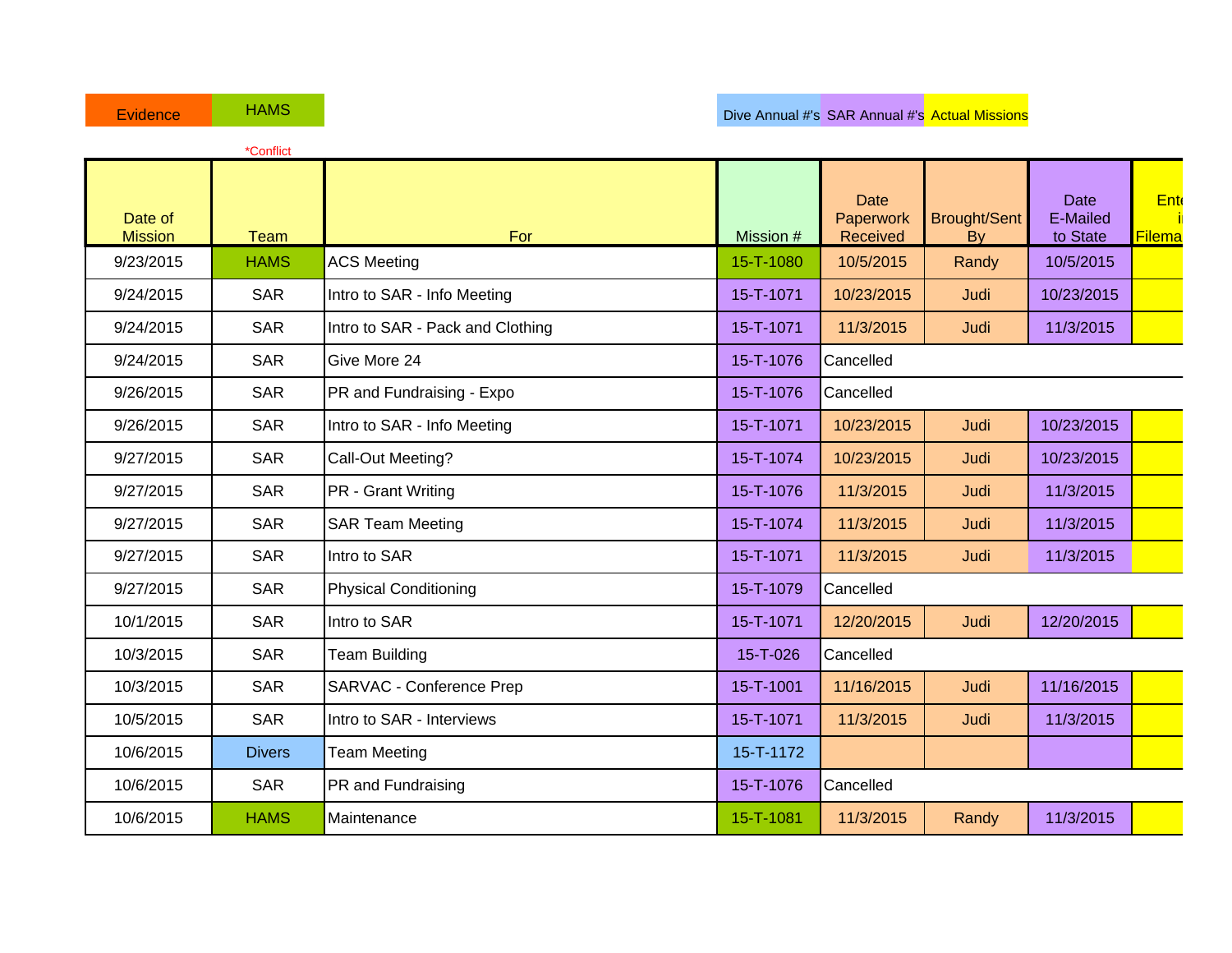|                           | *Conflict     |                                           |           |                                      |                           |                                     |               |
|---------------------------|---------------|-------------------------------------------|-----------|--------------------------------------|---------------------------|-------------------------------------|---------------|
| Date of<br><b>Mission</b> | <b>Team</b>   | For                                       | Mission # | <b>Date</b><br>Paperwork<br>Received | <b>Brought/Sent</b><br>By | <b>Date</b><br>E-Mailed<br>to State | Ent<br>Filema |
| 10/7/2015                 | <b>SAR</b>    | <b>Medical Training - OTEP</b>            | 15-T-1073 | Cancelled                            |                           |                                     |               |
| 10/8/2015                 | <b>SAR</b>    | PR and Fundraising - Meeting              | 15-T-1076 | 11/3/2015                            | Judi                      | 11/3/2015                           |               |
| 10/10/2015                | <b>SAR</b>    | <b>Work Party</b>                         | 15-T-1078 | Cancelled                            |                           |                                     |               |
| 10/10/2015                | <b>Divers</b> | <b>George Taylor Road??</b>               | 10102015  | 11/16/2015                           | Liz                       | $\sim$                              |               |
| 10/10/2015                | <b>HAMS</b>   | <b>Mock Exercise</b>                      | 15-T-186  | 10/13/2015                           | Randy                     | 10/13/2015                          |               |
| 10/10/2015                | <b>Divers</b> | <b>Mock Exercise</b>                      | 15-T-186  | 11/16/2015                           | Liz                       | 11/16/2015                          |               |
| 10/10/2015                | <b>SAR</b>    | <b>Mock Exercise</b>                      | 15-T-186  | 11/3/2015                            | Judi                      | 11/3/2015                           |               |
| 10/10/2015                | <b>SAR</b>    | PR and Fundraising - Lv Fire Safety Fair  | 15-T-1076 |                                      |                           |                                     |               |
| 10/14/2015                | <b>SAR</b>    | <b>Advanced SAR</b>                       | 15-T-1072 | Cancelled                            |                           |                                     |               |
| 10/15/2015                | <b>Divers</b> | Male subject yelling for help - Yale Lake | 15-4045   | 10/23/2015                           | Liz                       | 10/23/2015                          |               |
| 10/17/2015                | <b>SAR</b>    | <b>Tracking Training</b>                  | 15-T-1152 | Cancelled                            |                           |                                     |               |
| 10/18/2015                | <b>SAR</b>    | Evidence - Goble OR                       | 15-ES-046 | 11/16/2015                           | Judi                      | 11/16/2015                          |               |
| 10/18/2015                | <b>Divers</b> | <b>Team Training</b>                      | 15-T-1153 |                                      |                           |                                     |               |
| 10/19/2015                | <b>SAR</b>    | <b>SAR Board Meeting</b>                  | 15-T-1074 | 11/3/2015                            | Judi                      | 11/3/2015                           |               |
| 10/19/2015                | <b>SAR</b>    | <b>SAR Board Meeting</b>                  | 15-T-1074 | 11/3/2015                            | Judi                      | 11/3/2015                           |               |
| 10/19/2015                | <b>SAR</b>    | <b>SAR Board Meeting</b>                  | 15-T-1074 | 11/3/2015                            | Judi                      | 11/3/2015                           |               |
| 10/20/2015                | <b>SAR</b>    | <b>Medical Training - BBP</b>             | 15-T-1073 |                                      |                           |                                     |               |
| 10/20/2015                | <b>SAR</b>    | <b>Medical Training - BBP</b>             | 15-T-1073 | 11/3/2015                            | Judi                      | 11/3/2015                           |               |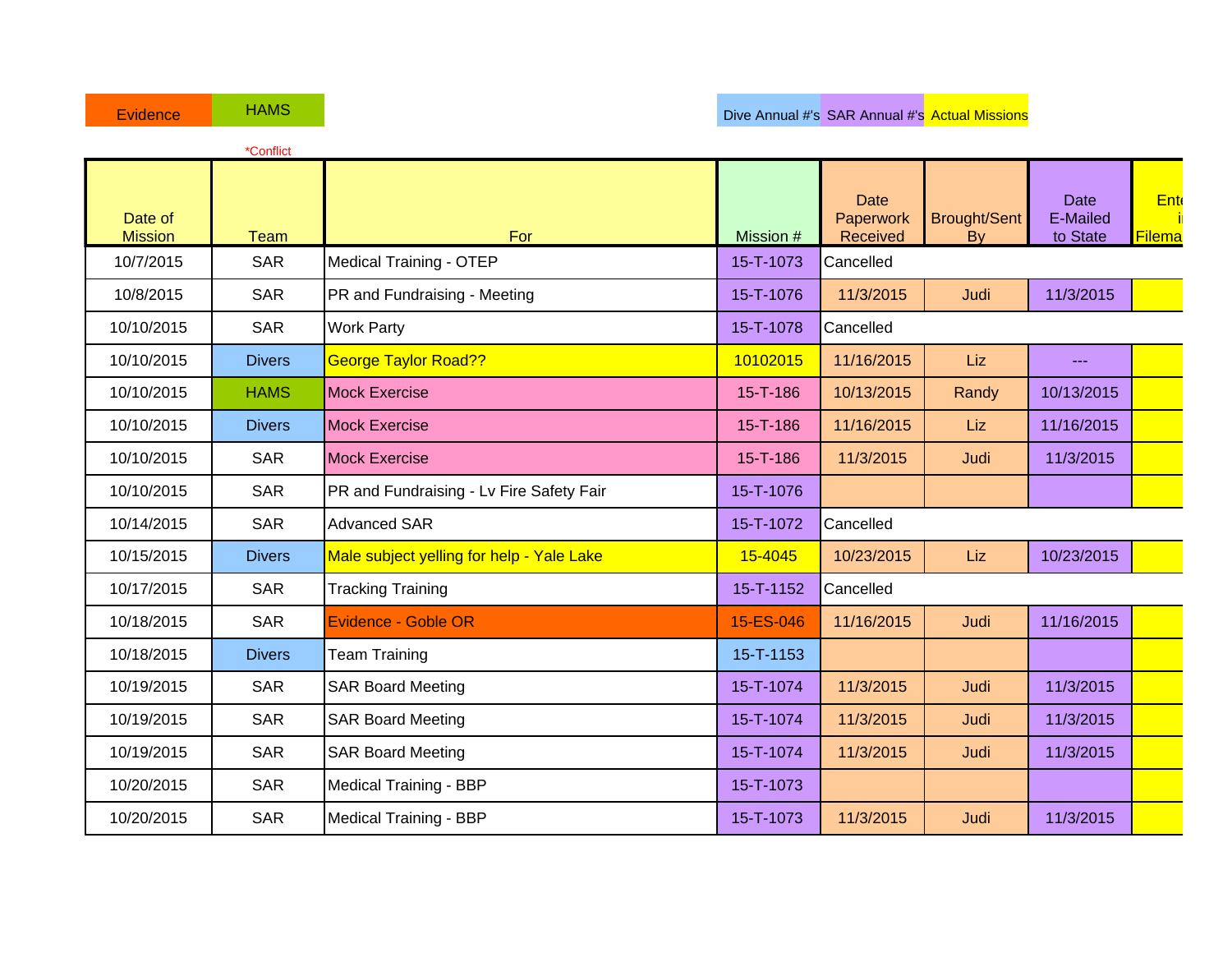|                           | *Conflict     |                                      |           |                                      |                           |                                     |               |
|---------------------------|---------------|--------------------------------------|-----------|--------------------------------------|---------------------------|-------------------------------------|---------------|
| Date of<br><b>Mission</b> | <b>Team</b>   | For                                  | Mission # | <b>Date</b><br>Paperwork<br>Received | <b>Brought/Sent</b><br>By | <b>Date</b><br>E-Mailed<br>to State | Ent<br>Filema |
| 10/21/2015                | <b>SAR</b>    | <b>Advanced SAR</b>                  | 15-T-1072 | Cancelled                            |                           |                                     |               |
| 10/23/2015                | <b>SAR</b>    | <b>Vehicle Operations</b>            | 15-T-1077 | Cancelled                            |                           |                                     |               |
| 10/24/2015                | <b>SAR</b>    | <b>Vehicle Operations</b>            | 15-T-1077 | Cancelled                            |                           |                                     |               |
| 10/25/2015                | <b>SAR</b>    | <b>SAR Team Meeting</b>              | 15-T-1074 | 11/3/2015                            | Judi                      | 11/3/2015                           |               |
| 10/25/2015                | <b>SAR</b>    | <b>Work Party</b>                    | 15-T-1078 | 11/3/2015                            | Judi                      | 11/3/2015                           |               |
| 10/25/2015                | <b>SAR</b>    | <b>Physical Conditioning</b>         | 15-T-1079 | Cancelled                            |                           |                                     |               |
| 10/26/2015                | <b>SAR</b>    | Medical Training - First aid/CPR/AED | 15-T-1073 | 11/3/2015                            | Judi                      | 11/3/2015                           |               |
| 10/26/2015                | <b>SAR</b>    | Medical Training - BBP               | 15-T-1073 | 11/3/2015                            | Judi                      | 11/3/2015                           |               |
| 10/26/2015                | <b>HAMS</b>   | Maintenance - Site                   | 15-T-1081 | 11/3/2015                            | Randy                     | 11/3/2015                           |               |
| 10/28/2015                | <b>HAMS</b>   | <b>ACS Meeting</b>                   | 15-T-1080 | 11/3/2015                            | Randy                     | 11/3/2015                           |               |
| 11/1/2015                 | <b>Divers</b> | Possible overturned raft             | 15-4274   |                                      |                           |                                     |               |
| 11/3/2015                 | <b>Divers</b> | <b>Team Meeting</b>                  | 15-T-1172 |                                      |                           |                                     |               |
| 11/5/2015                 | <b>SAR</b>    | <b>Parade Planning Meeting</b>       | 15-T-1076 | 12/20/2015                           | Judi                      | 12/20/2015                          |               |
| 11/6/2015                 | <b>Divers</b> | <b>Team Training</b>                 | 15-T-1153 | 11/23/2015                           | Liz                       | 11/23/2015                          |               |
| 11/7/2015                 | <b>SAR</b>    | <b>Team Building</b>                 | 15-T-026  |                                      |                           |                                     |               |
| 11/8/2015                 | <b>Divers</b> | <b>Team Training</b>                 | 15-T-1153 | 11/16/2015                           | Liz                       | 11/16/2015                          |               |
| 11/10/2015                | <b>HAMS</b>   | Maintenance                          | 15-T-1081 | 12/20/2015                           | Randy                     | 12/20/2015                          |               |
| 11/11/2015                | <b>HAMS</b>   | <b>ACS Meeting</b>                   | 15-T-1080 |                                      |                           |                                     |               |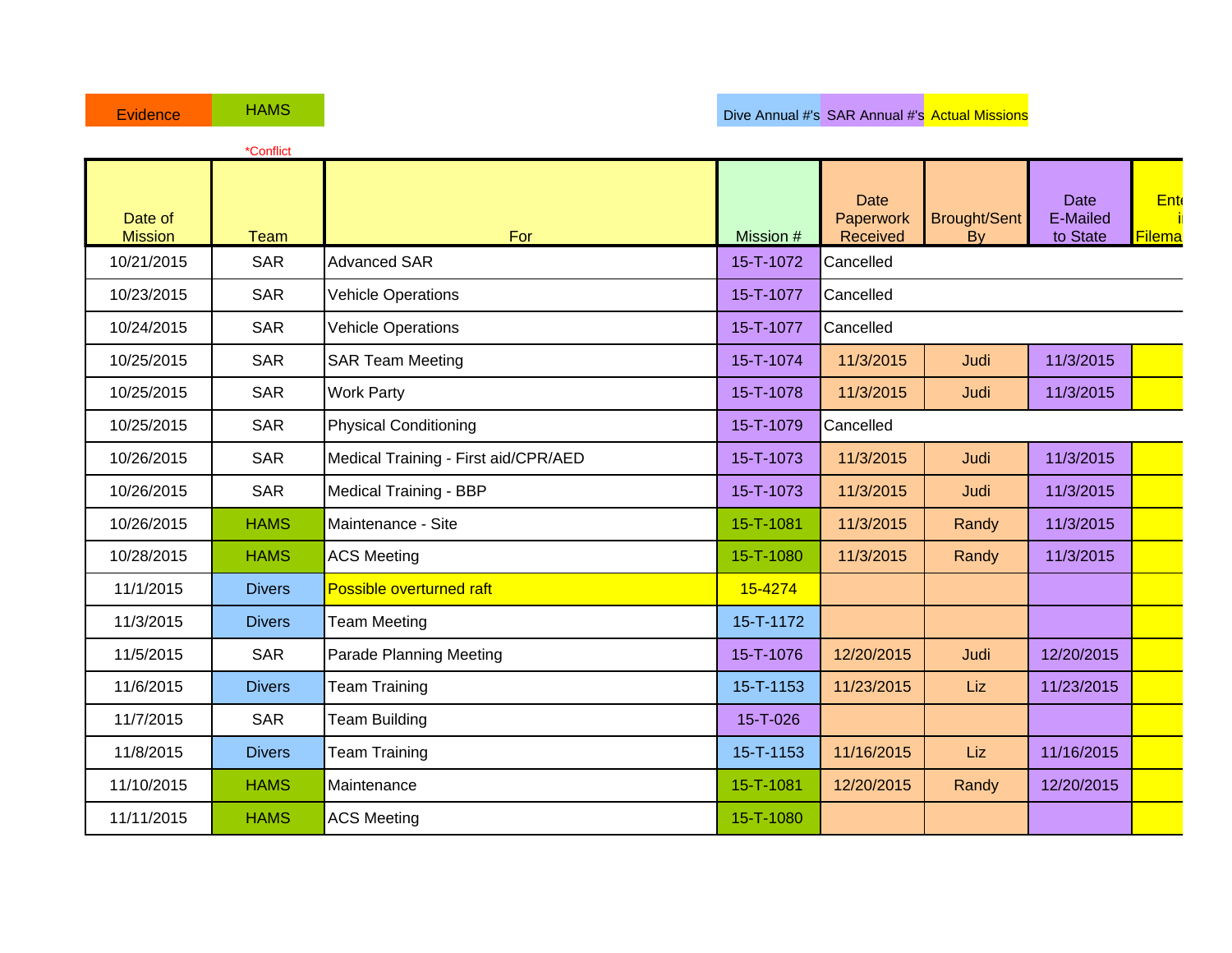|                           | *Conflict     |                                     |           |                                      |                                  |                                     |                      |
|---------------------------|---------------|-------------------------------------|-----------|--------------------------------------|----------------------------------|-------------------------------------|----------------------|
| Date of<br><b>Mission</b> | <b>Team</b>   | For                                 | Mission # | <b>Date</b><br>Paperwork<br>Received | <b>Brought/Sent</b><br><b>By</b> | <b>Date</b><br>E-Mailed<br>to State | Ent<br><b>Filema</b> |
| 11/1/2015                 | <b>SAR</b>    | Lost 12 year old - Longview         | 15-4408   | 12/20/2015                           | Judi                             | 12/20/2015                          |                      |
| 11/12/2015                | <b>SAR</b>    | PR and Fundraising                  | 15-T-1076 | 12/20/2015                           | Judi                             | 12/20/2015                          |                      |
| 11/13/2015                | <b>SAR</b>    | <b>Field Training/Mock Searches</b> | 15-T-1205 | Cancelled                            |                                  |                                     |                      |
| 11/14/2015                | <b>SAR</b>    | <b>Field Training/Mock Searches</b> | 15-T-1205 | Cancelled                            |                                  |                                     |                      |
| 11/15/2015                | <b>SAR</b>    | Intro to SAR                        | 15-T-1071 | 12/20/2015                           | Judi                             | 12/20/2015                          |                      |
| 11/16/2015                | <b>SAR</b>    | <b>SAR Board Meeting</b>            | 15-T-1074 | Cancelled                            |                                  |                                     |                      |
| 11/18/2015                | <b>SAR</b>    | <b>Advanced SAR</b>                 | 15-T-1072 | Cancelled                            |                                  |                                     |                      |
| 11/18/2015                | <b>SAR</b>    | <b>Medical Training - OTEP</b>      | 15-T-1073 | 12/20/2015                           | Judi                             | 12/20/2015                          |                      |
| 11/21/2015                | <b>HAMS</b>   | <b>CAP SAREX</b>                    | 15-T-437  | 12/20/2015                           | Randy                            | 12/20/2015                          |                      |
| 11/22/2015                | <b>HAMS</b>   | Maintenance                         | 15-T-1081 | 12/20/2015                           | Randy                            | 12/20/2015                          |                      |
| 11/22/2015                | <b>SAR</b>    | <b>SAR Team Meeting</b>             | 15-T-1074 | 12/20/2015                           | Judi                             | 12/20/2015                          |                      |
| 11/22/2015                | <b>SAR</b>    | <b>Physical Conditioning</b>        | 15-T-1079 | Cancelled                            |                                  |                                     |                      |
| 11/30/2015                | <b>SAR</b>    | <b>Board Meeting</b>                | 15-T-1074 | 12/20/2015                           | Judi                             | 12/20/2015                          |                      |
| 12/1/2015                 | <b>SAR</b>    | <b>Medical Training - BBP</b>       | 15-T-1073 | 12/20/2015                           | Judi                             | 12/20/2015                          |                      |
| 12/1/2015                 | <b>Divers</b> | <b>Team Meeting</b>                 | 15-T-1172 | 12/20/2015                           | Liz                              | 12/20/2015                          |                      |
| 12/2/2015                 | <b>HAMS</b>   | <b>ACS Meeting</b>                  | 15-T-1080 | 1/4/2016                             | Randy                            | 1/4/2016                            |                      |
| 12/3/2015                 | <b>SAR</b>    | <b>Work Party</b>                   | 15-T-1078 |                                      |                                  |                                     |                      |
| 12/4/2015                 | <b>SAR</b>    | Intro to SAR                        | 15-T-1071 | Cancelled                            |                                  |                                     |                      |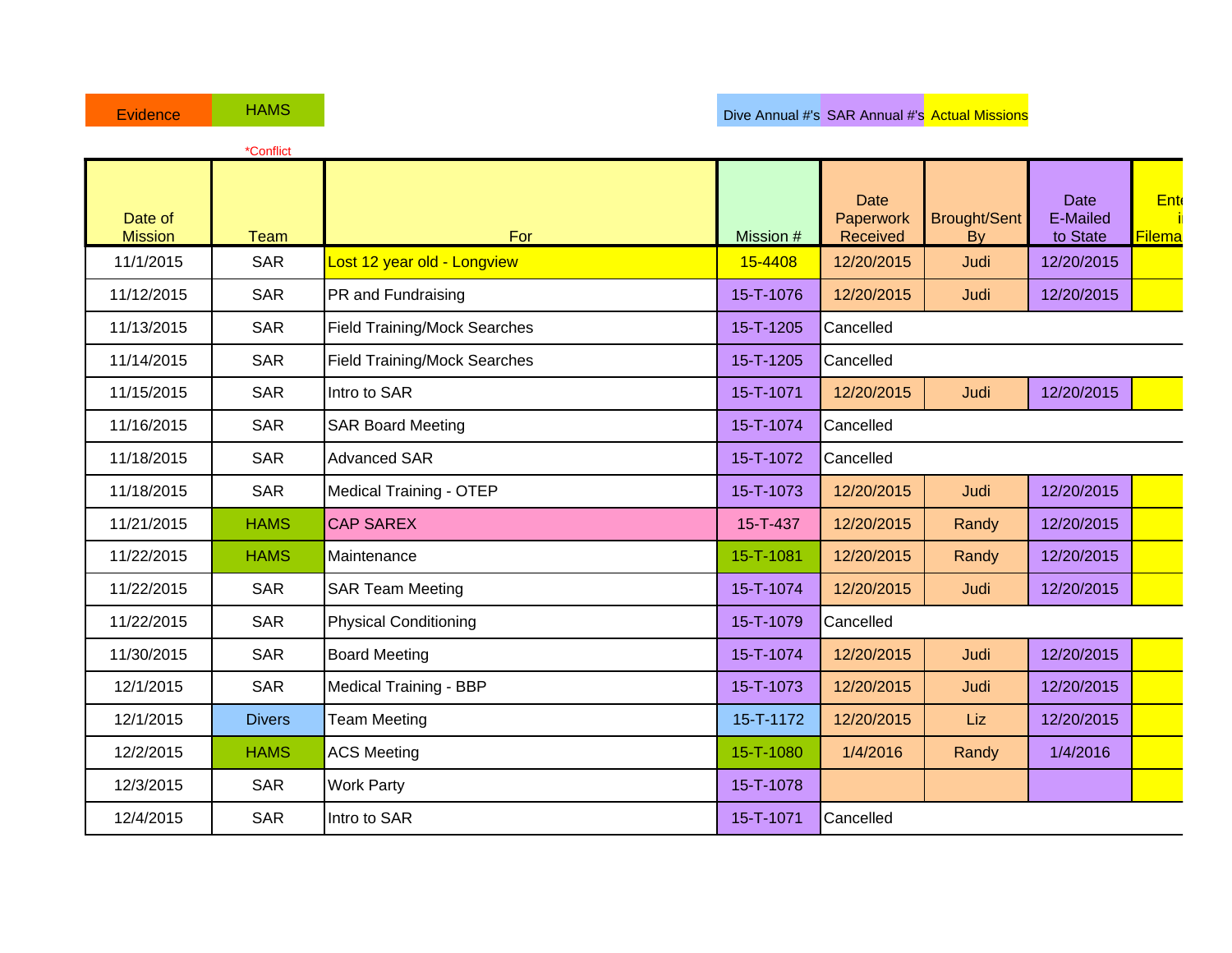|                           | *Conflict     |                                     |                |                                      |                           |                              |               |
|---------------------------|---------------|-------------------------------------|----------------|--------------------------------------|---------------------------|------------------------------|---------------|
| Date of<br><b>Mission</b> | <b>Team</b>   | For                                 | Mission #      | <b>Date</b><br>Paperwork<br>Received | <b>Brought/Sent</b><br>By | Date<br>E-Mailed<br>to State | Ent<br>Filema |
| 12/4/2015                 | <b>SAR</b>    | PR and Fundraising                  | 15-T-1076      | 12/20/2015                           | Judi                      | 12/20/2015                   |               |
| 12/5/2015                 | <b>SAR</b>    | PR and Fundraising                  | 15-T-1076      | 12/20/2015                           | Judi                      | 12/20/2015                   |               |
| 12/5/2015                 | <b>SAR</b>    | Field Navigation - GPS              | 15-T-1075      | Cancelled                            |                           |                              |               |
| 12/5/2015                 | <b>HAMS</b>   | Communications - Walk n Knock       | $15 - T - 130$ | 1/4/2016                             | Randy                     | 1/4/2016                     |               |
| 12/6/2015                 | <b>SAR</b>    | Intro to SAR                        | 15-T-1071      | Cancelled                            |                           |                              |               |
| 12/6/2015                 | <b>SAR</b>    | <b>Board Meeting</b>                | 15-T-1074      | 12/20/2015                           | Judi                      | 12/20/2015                   |               |
| 12/6/2015                 | <b>SAR</b>    | PR and Fundraising                  | 15-T-1076      | Cancelled                            |                           |                              |               |
| 12/8/2015                 | <b>SAR</b>    | <b>Flooding</b>                     | 15-4696        | 12/20/2015                           | Judi                      | 12/20/2015                   |               |
| 12/8/2015                 | <b>Divers</b> | <b>Flooding - Nevada Drive</b>      | 15-4696        | 12/20/2015                           | Liz                       | 12/20/2015                   |               |
| 12/8/2015                 | <b>HAMS</b>   | <b>Flooding</b>                     | 15-4696        | 12/20/2015                           | Randy                     | 12/20/2015                   |               |
| 12/9/2015                 | <b>HAMS</b>   | <b>Flooding</b>                     | 15-4696        | 12/20/2015                           | Randy                     | 12/20/2015                   |               |
| 12/9/2015                 | <b>Divers</b> | <b>Flooding - Lomor Drive</b>       | 15-4696        | 12/20/2015                           | Liz                       | 12/20/2015                   |               |
| 12/9/2015                 | <b>Divers</b> | <b>Flooding - Ostrander Rescue</b>  | 15-4696        | 12/20/2015                           | Liz                       | 12/20/2015                   |               |
| 12/9/2015                 | <b>SAR</b>    | <b>Flooding - Mudslide</b>          | 15-4696        | 12/20/2015                           | Judi                      | 12/20/2015                   |               |
| 12/10/2015                | <b>SAR</b>    | PR and Fundraising                  | 15-T-1076      | Cancelled                            |                           |                              |               |
| 12/10/2015                | <b>HAMS</b>   | <b>Flooding</b>                     | 15-4696        | 12/20/2015                           | Randy                     | 12/20/2015                   |               |
| 12/11/2015                | <b>HAMS</b>   | <b>Flooding</b>                     | 15-4696        | 12/20/2015                           | Randy                     | 12/20/2015                   |               |
| 12/11/2015                | <b>SAR</b>    | <b>Field Training/Mock Searches</b> | 15-T-1205      | Cancelled                            |                           |                              |               |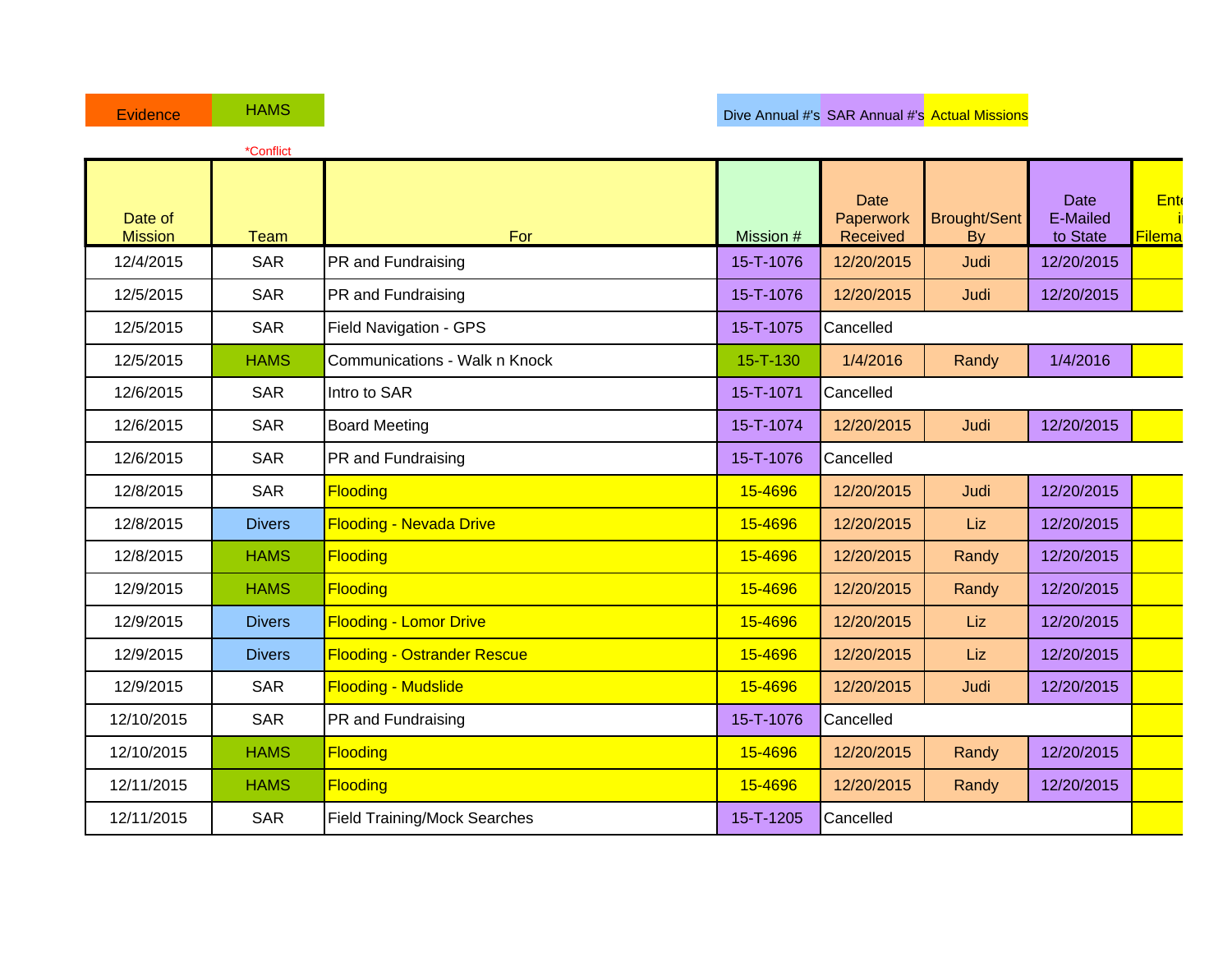|                           | *Conflict     |                                     |           |                                      |                           |                              |                      |
|---------------------------|---------------|-------------------------------------|-----------|--------------------------------------|---------------------------|------------------------------|----------------------|
| Date of<br><b>Mission</b> | <b>Team</b>   | For                                 | Mission # | <b>Date</b><br>Paperwork<br>Received | <b>Brought/Sent</b><br>By | Date<br>E-Mailed<br>to State | <b>Ent</b><br>Filema |
| 12/12/2015                | <b>SAR</b>    | <b>Field Training/Mock Searches</b> | 15-T-1205 | Cancelled                            |                           |                              |                      |
| 12/12/2016                | <b>HAMS</b>   | <b>Flooding</b>                     | 15-4696   | 1/4/2016                             | Randy                     | 1/4/2016                     |                      |
| 12/13/2015                | <b>Divers</b> | <b>Team Training</b>                | 15-T-1153 | 12/20/2015                           | Liz                       | 12/20/2015                   |                      |
| 12/13/2015                | <b>Divers</b> | <b>Willow Grove Water Rescue</b>    | 15-4911   | 12/20/2015                           | <b>Liz</b>                | 12/20/2015                   |                      |
| 12/13/2015                | <b>HAMS</b>   | <b>Flooding</b>                     | 15-4696   | 1/4/2016                             | Randy                     | 1/4/2016                     |                      |
| 12/14/2015                | <b>HAMS</b>   | <b>Flooding</b>                     | 15-4696   | 1/4/2016                             | Randy                     | 1/4/2016                     |                      |
| 12/15/2015                | <b>HAMS</b>   | <b>Flooding</b>                     | 15-4696   | 1/4/2016                             | Randy                     | 1/4/2016                     |                      |
| 12/16/2015                | <b>SAR</b>    | <b>Advanced SAR</b>                 | 15-T-1072 | Cancelled                            |                           |                              |                      |
| 12/16/2015                | <b>HAMS</b>   | <b>Flooding</b>                     | 15-4696   | 1/4/2016                             | Randy                     | 1/4/2016                     |                      |
| 12/17/2015                | <b>HAMS</b>   | <b>Flooding</b>                     | 15-4696   | 1/4/2016                             | Randy                     | 1/4/2016                     |                      |
| 12/17/2015                | <b>SAR</b>    | PR and Fundraising                  | 15-T-1076 | 1/4/2016                             | Judi                      | 1/4/2016                     |                      |
| 12/18/2015                | <b>HAMS</b>   | <b>Flooding</b>                     | 15-4696   | 1/4/2016                             | Randy                     | 1/4/2016                     |                      |
| 12/19/2015                | <b>HAMS</b>   | <b>Flooding</b>                     | 15-4696   | 1/4/2016                             | Randy                     | 1/4/2016                     |                      |
| 12/20/2015                | <b>HAMS</b>   | <b>Flooding</b>                     | 15-4696   | 1/4/2016                             | Randy                     | 1/4/2016                     |                      |
| 12/21/2015                | <b>SAR</b>    | <b>SAR Board Meeting</b>            | 15-T-1074 | Cancelled                            |                           |                              |                      |
| 12/21/2015                | <b>HAMS</b>   | <b>Flooding</b>                     | 15-4696   | 1/4/2016                             | Randy                     | 1/4/2016                     |                      |
| 12/22/2015                | <b>HAMS</b>   | <b>Flooding</b>                     | 15-4696   | 1/4/2016                             | Randy                     | 1/4/2016                     |                      |
| 12/23/2015                | <b>HAMS</b>   | <b>Flooding</b>                     | 15-4696   | 1/4/2016                             | Randy                     | 1/4/2016                     |                      |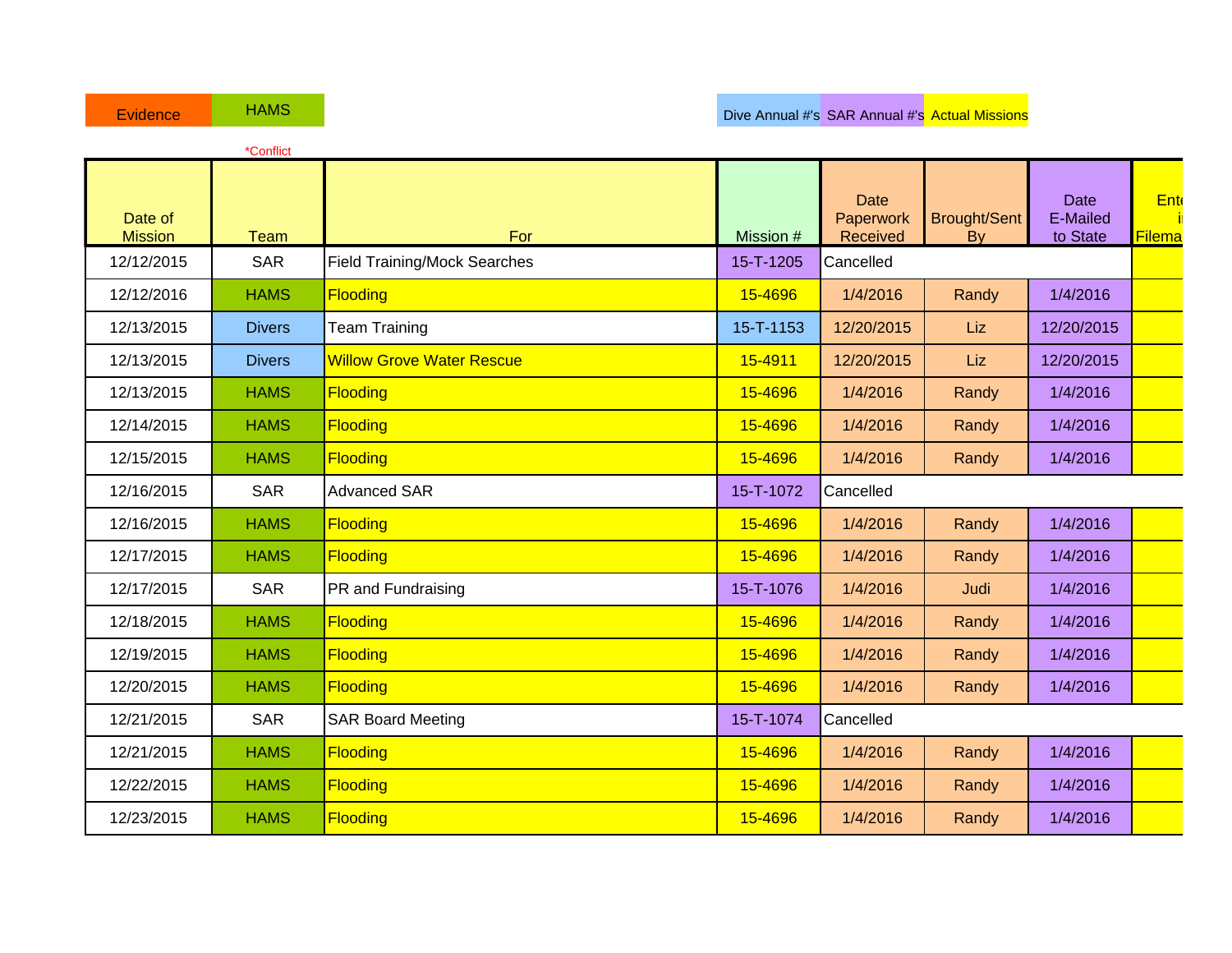| Evidence                  | <b>HAMS</b> |             |           |                               | Dive Annual #'s SAR Annual #'s Actual Missions |                              |                       |
|---------------------------|-------------|-------------|-----------|-------------------------------|------------------------------------------------|------------------------------|-----------------------|
|                           | *Conflict   |             |           |                               |                                                |                              |                       |
| Date of<br><b>Mission</b> | Team        | For         | Mission # | Date<br>Paperwork<br>Received | Brought/Sent<br>By                             | Date<br>E-Mailed<br>to State | <b>Ente</b><br>Filema |
| 12/23/2015                | <b>HAMS</b> | Maintenance | 15-T-1081 | 1/4/2016                      | Randy                                          | 1/4/2016                     |                       |
| 12/26/2015                | <b>HAMS</b> | Maintenance | 15-T-1081 | 1/4/2016                      | Randy                                          | 1/4/2016                     |                       |
|                           |             |             |           |                               |                                                |                              |                       |
|                           |             |             |           |                               |                                                |                              |                       |
|                           |             |             |           |                               |                                                |                              |                       |
|                           |             |             |           |                               |                                                |                              |                       |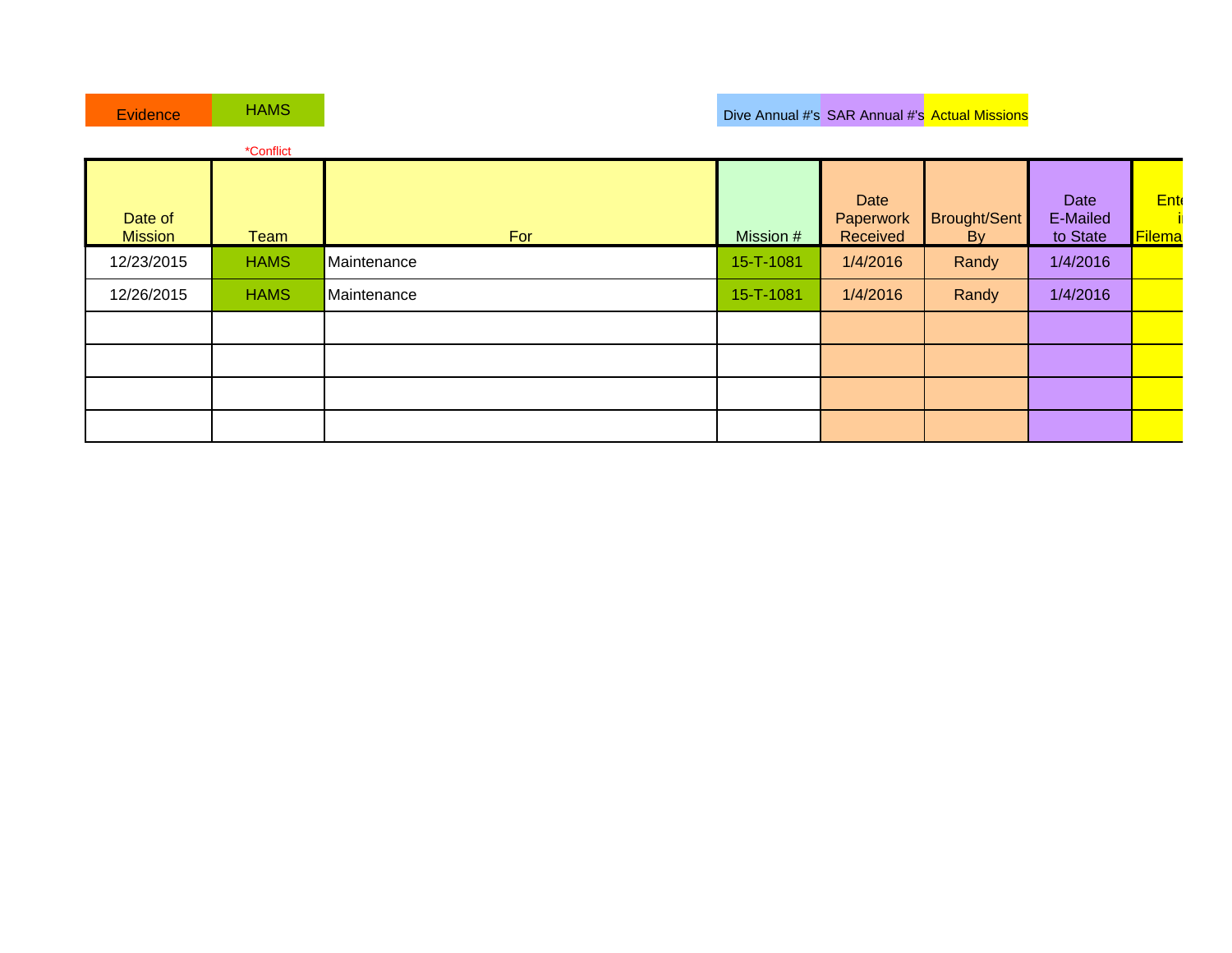| Date of<br><b>Mission</b> | Team       | For                                                      | Mission # | <b>Date</b><br>Paperwork<br>Received | Brought/Sent<br>By |
|---------------------------|------------|----------------------------------------------------------|-----------|--------------------------------------|--------------------|
| 2/28/2015                 | SAR        | PR and Fundraising - Bingo                               | 15-T-1076 |                                      |                    |
| 3/1/2015                  | <b>SAR</b> | Intro to SAR                                             | 15-T-1071 |                                      |                    |
| 3/14/2015                 | SAR        | PR and Fundraising - Rocky Mt Elk Foundation - added 3/3 | 15-T-1076 |                                      |                    |
| 3/15/2015                 | SAR        | Intro to SAR                                             | 15-T-1071 |                                      |                    |
| 4/11/2015                 | <b>SAR</b> | PR and Fundraising - Expo                                | 15-T-1076 |                                      |                    |
| 4/12/2015                 | SAR        | PR and Fundraising - Expo                                | 15-T-1076 |                                      |                    |
|                           |            |                                                          |           |                                      |                    |
|                           |            |                                                          |           |                                      |                    |
|                           |            |                                                          |           |                                      |                    |
|                           |            |                                                          |           |                                      |                    |
|                           |            |                                                          |           |                                      |                    |
|                           |            |                                                          |           |                                      |                    |
|                           |            |                                                          |           |                                      |                    |
|                           |            |                                                          |           |                                      |                    |
|                           |            |                                                          |           |                                      |                    |
|                           |            |                                                          |           |                                      |                    |
|                           |            |                                                          |           |                                      |                    |
|                           |            |                                                          |           |                                      |                    |
|                           |            |                                                          |           |                                      |                    |